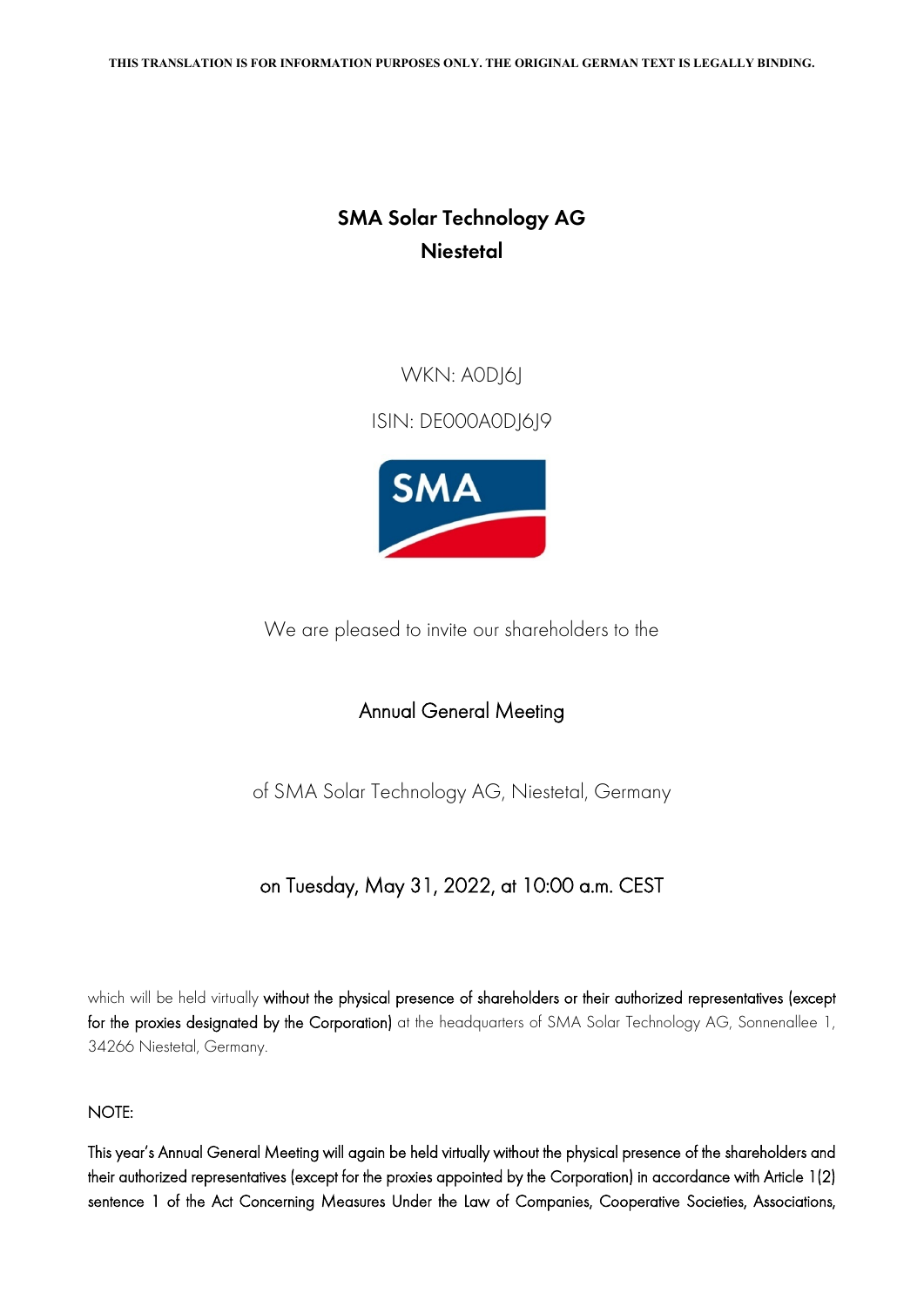Foundations and Commonhold Property to Combat the Effects of the COVID-19 Pandemic (Covid-19 Act) of March 27, 2020, as amended on September 10, 2021 ("Ausbauhilfegesetz 2021"), at the headquarters of SMA Solar Technology AG, Sonnenallee 1, 34266 Niestetal, Germany (place of the Annual General Meeting within the meaning of the German Stock Corporation Act).

Please note that shareholders or their authorized representatives (except for the proxies appointed by the Corporation) will not be able to physically attend the virtual Annual General Meeting. The virtual Annual General Meeting will be webcast live for properly registered shareholders via the shareholders' portal that we provide at [http://www.sma.de/en/investor-relations/annual-general-meeting.](http://www.sma.de/en/investor-relations/annual-general-meeting) This webcast does not enable attendance of the virtual Annual General Meeting within the meaning of Article 118(1) sentence 2 of the German Stock Corporation Act.

For details on the rights of shareholders and their authorized representatives, please refer to the additional information and notes described in the notice convening the Annual General Meeting following the agenda.

## **I. AGENDA:**

1. Presentation of the adopted Annual Financial Statements as of December 31, 2021 of SMA Solar Technology AG, the approved Consolidated Financial Statements as of December 31, 2021, the Combined Management Report of SMA Solar Technology AG and the Group for the 2021 fiscal year, as well as the report of the Supervisory Board, the Managing Board's proposal on the appropriation of the balance sheet profit for the 2021 fiscal year and the explanatory report of the Managing Board on the disclosures pursuant to Article 289a(1), Article 315a(1) of the German Commercial Code for the 2021 fiscal year

The documents mentioned under agenda item 1 are available on our Investor Relations website at

#### <http://www.sma.de/en/investor-relations/annual-general-meeting>

They can also be accessed there for the duration of the virtual Annual General Meeting. The documents will also be explained in more detail at the Annual General Meeting. In accordance with statutory provisions, a resolution is not planned for agenda item 1, as the Supervisory Board has already approved the Annual Financial Statements and Consolidated Financial Statements prepared by the Managing Board, thus adopting the Annual Financial Statements, so that an adoption by the Annual General Meeting is not required.

#### 2. Resolution on the Appropriation of the Balance Sheet Profit from the 2021 Fiscal Year

The Managing Board and Supervisory Board propose that the net result of € 163.468.832,61 reported in the consolidated Annual Financial Statements for 2021 be entirely carried forward to the new fiscal year.

#### 3. Resolution on the Individual Ratification of the Managing Board Members' Actions in the 2021 Fiscal Year

The Managing Board and Supervisory Board propose to vote on the ratification of the Managing Board members' actions in the 2020 fiscal year on a person-by-basis, i.e., by way of individual ratification.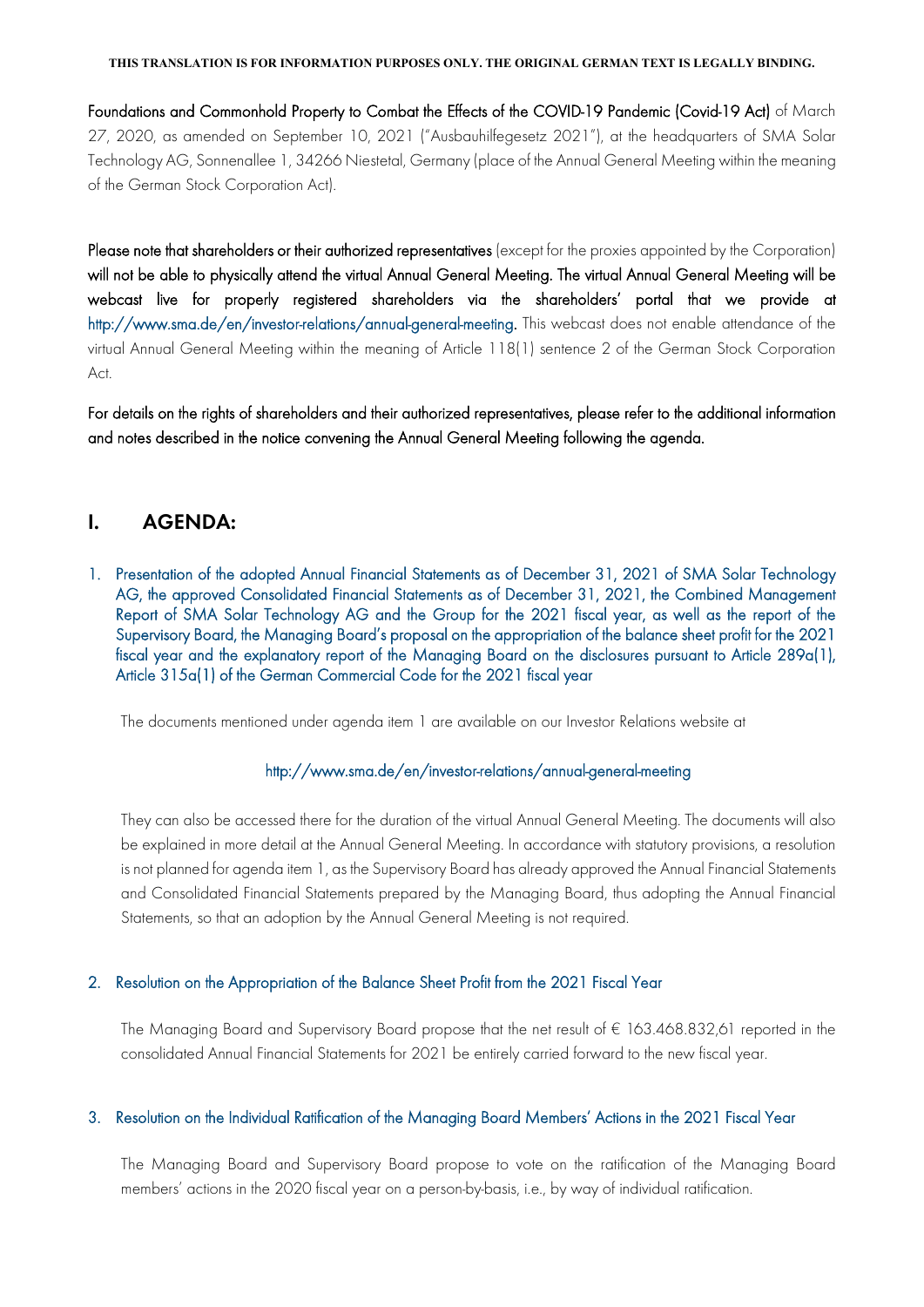- a) The Managing Board and Supervisory Board propose that the actions of Ulrich Hadding in the 2021 fiscal year be ratified.
- b) The Managing Board and Supervisory Board propose that the actions of Dr.-Ing. Jürgen Reinert in the 2021 fiscal year be ratified.

#### 4. Resolution on the Individual Ratification of the Supervisory Board Members' Actions in the 2020 Fiscal Year

The Managing Board and Supervisory Board propose to vote on the ratification of the Supervisory Board members' actions in the 2021 fiscal year on a person-by-person basis, i.e., by way of individual ratification.

- a) The Managing Board and Supervisory Board propose that the actions of Roland Bent in the 2021 fiscal year be ratified.
- b) The Managing Board and Supervisory Board propose that the actions of Martin Breul in the 2021 fiscal year be ratified.
- c) The Managing Board and Supervisory Board propose that the actions of Oliver Dietzel in the 2021 fiscal year be ratified.
- d) The Managing Board and Supervisory Board propose that the actions of Kim Fausing in the 2021 fiscal year be ratified.
- e) The Managing Board and Supervisory Board propose that the actions of Johannes Häde in the 2021 fiscal year be ratified.
- f) The Managing Board and Supervisory Board propose that the actions of Alexa Hergenröther in the 2021 fiscal year be ratified.
- g) The Managing Board and Supervisory Board propose that the actions of Uwe Kleinkauf in the 2021 fiscal year be ratified.
- h) The Managing Board and Supervisory Board propose that the actions of Ilonka Nussbaumer in the 2021 fiscal year be ratified.
- i) The Managing Board and Supervisory Board propose that the actions of Yvonne Siebert in the 2021 fiscal year be ratified.
- j) The Managing Board and Supervisory Board propose that the actions of Romy Siegert in the 2021 fiscal year be ratified.
- k) The Managing Board and Supervisory Board propose that the actions of Jan-Henrik Supady in the 2021 fiscal year be ratified.
- l) The Managing Board and Supervisory Board propose that the actions of Dr. Matthias Victor in the 2021 fiscal year be ratified.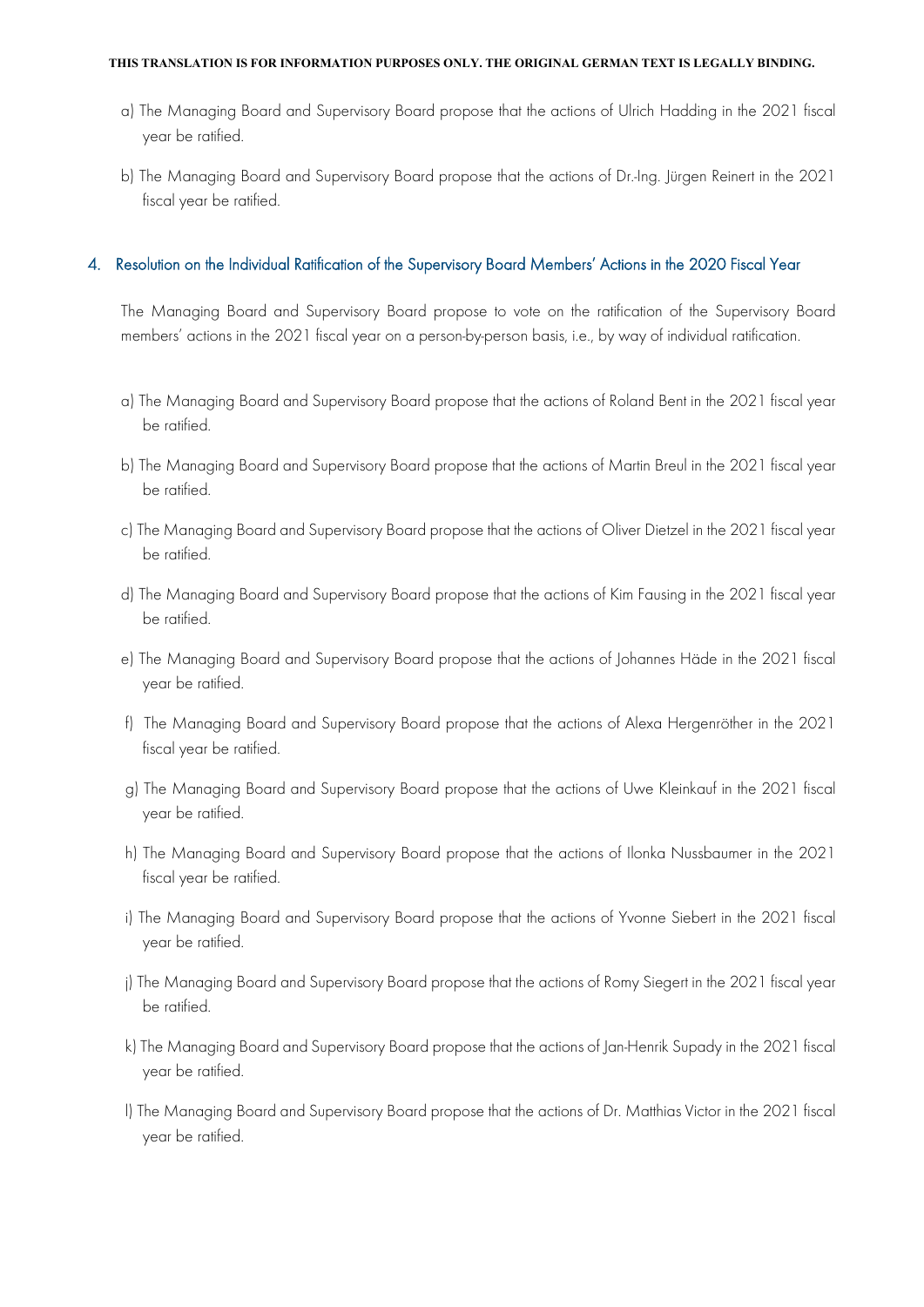## 5. Election of the Auditor of the Annual Financial Statements and the Auditor of the Consolidated Financial Statements for the 2022 Fiscal Year and, in the Case of a Review, of the Auditor of the Condensed Financial Statements and the Interim Management Report for the First Half of the 2022 Fiscal Year

On the recommendation and preference of the Audit Committee, the Supervisory Board proposes to appoint

#### BDO AG

Wirtschaftsprüfungsgesellschaft, Frankfurt am Main

as the auditor of the Annual Financial Statements and auditor of the Consolidated Financial Statements for the 2022 fiscal year and as the statutory auditor to perform the review of the Condensed Financial Statements and the Interim Management Report of the Group for the first half of the 2022 fiscal year to the extent they are subjected to such a review.

The recommendation of the Audit Committee was preceded by a selection procedure carried out in accordance with Art. 16 of the EU Statutory Audit Regulation (Regulation (EU) No. 537/2014 of the European Parliament and of the Council of April 16, 2014 on specific requirements for the statutory audit of public interest entities and repealing Commission Decision 2005/090/EC). Subsequently, the Audit Committee recommended to the Supervisory Board, stating its reasons, BDO AG Wirtschafsprüfungsgesellschaft, Frankfurt am Main and KPMG AG, Wirtschaftsprüfungsgesellschaft, Frankfurt am Main for the tendered audit mandate and communicated a justified preference for BDO AG Wirtschaftsprüfungsgesellschaft, Frankfurt am Main.

The Audit Committee has declared that its recommendation is free from any undue influence by third parties and that it is not bound by any clause limiting the selection options within the meaning of Article 16(6) of the EU Statutory Audit Regulation.

## 6. Resolution on the Approval of the Remuneration Report for the 2021 Fiscal Year prepared and audited pursuant to Section 162 of the German Stock Corporation Act (AktG)

According to the Act Implementing the Second Shareholders' Rights Directive (Gesetz zur Umsetzung der zweiten Aktionärsrechterichtlinie - "ARUG II") that entered into force on January 1, 2020, the Managing Board and the Supervisory Board must prepare an annual remuneration report that must comply with the requirements set out by law (Section 162 AktG). The auditor is required to check whether the remuneration report within the meaning of Section 162 AktG contains all the information required by law and issue an audit report confirming the same. Pursuant to Section 120a (4) AktG the audited remuneration report needs to be submitted to the Annual General Meeting for approval. The decision of the Annual General Meeting relating to the approval of the remuneration report is understood as a recommendation. According to the transitional provisions, the new provisions of the German Stock Corporation Act relating to the remuneration report must be applied for the first time to the first fiscal year beginning after December 31, 2020.

The Managing Board and Supervisory Board propose to the Annual General Meeting to approve the remuneration report for the 2021 fiscal year which can be found together with the audit report in Section III. "Remuneration report pursuant to Section 162 AktG".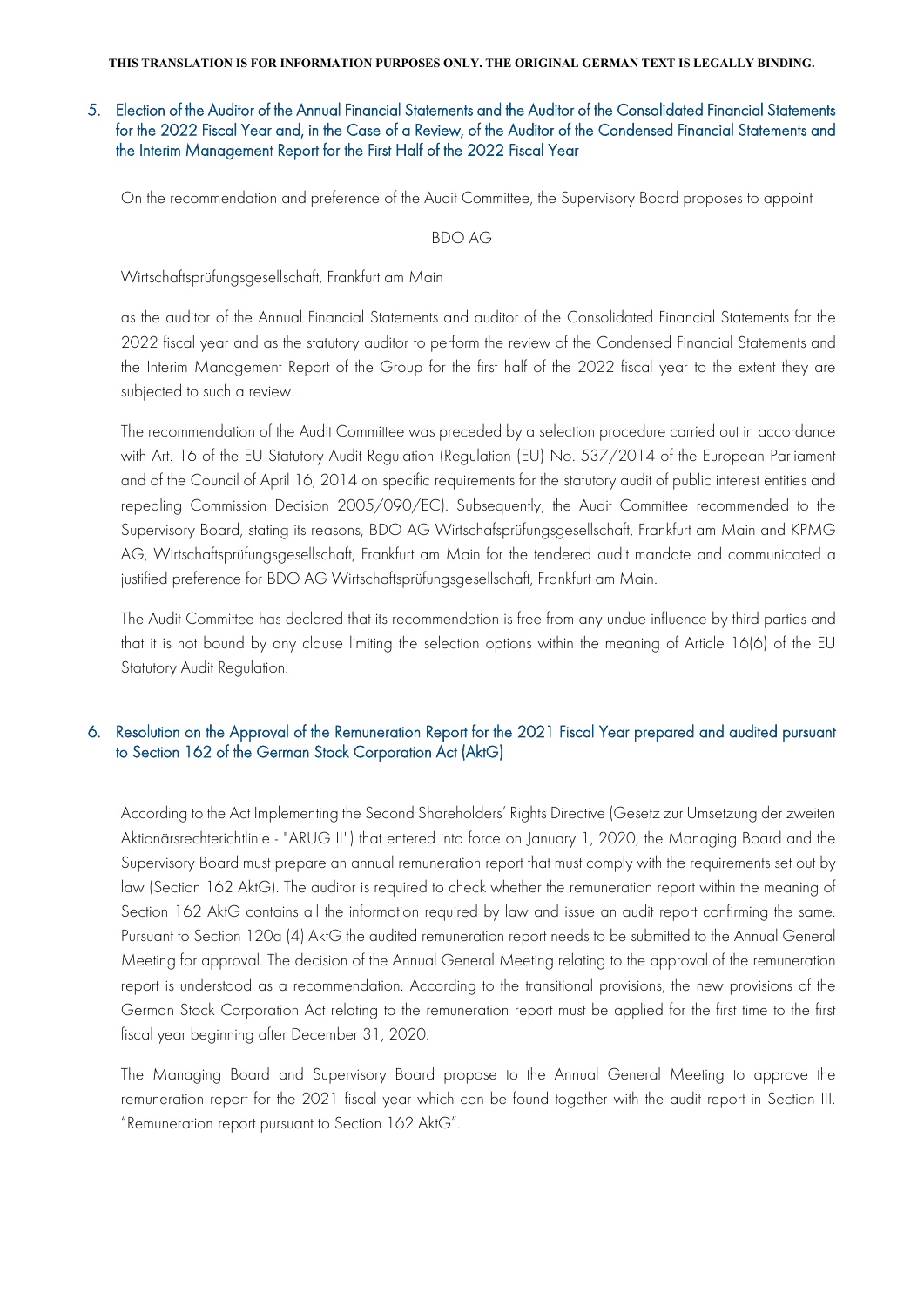## **II. ADDITIONAL INFORMATION AND NOTES DESCRIBED IN THE CONVENING NOTICE**

#### 1. NOTIFICATION OF THE TOTAL NUMBER OF SHARES AND VOTING RIGHTS

The Corporation's capital stock amounts to 34,700,000.00 Euro and is divided into 34,700,000 bearer shares. Each share carries one vote in the Annual General Meeting. There are therefore 34,700,000 voting rights and shares entitled to attend at the time the Annual General Meeting is convened. The Corporation does not hold any treasury shares at the time the Annual General Meeting is convened.

#### 2. GENERAL NOTES ON THE VIRTUAL ANNUAL GENERAL MEETING

The Managing Board decided, with the consent of the Supervisory Board, to hold the Annual General Meeting of SMA Solar Technology AG virtually on May 31, 2022 without the physical presence of the shareholders or their authorized representatives (except for the proxies designated by the Corporation) pursuant to Article 1(2) Covid-19-AuswBekG.

The entire Annual General Meeting will be video and audio broadcast for our duly registered shareholders or their authorized representatives on SMA Solar Technology AG's website via the password-protected shareholders' portal at

#### http://www.sma.de/en/investor-relations/annual-general-meeting.

Duly registered shareholders or their authorized representatives can use the password-protected shareholders' portal to exercise their voting rights, grant proxies, submit questions or voice their objections for the record, among other things, in accordance with the procedures provided for this purpose. Furthermore, the list of attendees will be available in the password-protected shareholders' portal (accessible at the above link) during the virtual Annual General Meeting before the first vote is taken.

Shareholders or their authorized representatives can exercise their voting rights exclusively by postal vote or by authorizing the proxies appointed by the Corporation as specified in more detail below. The votes on agenda items 2 to 5 are binding. The vote on agenda item 6 is a recommendation only. With each vote, there is the option to vote yes, no or abstain.

## 3. PREREQUISITES FOR ATTENDING THE VIRTUAL GENERAL MEETING AND EXERCISING VOTING RIGHTS

Pursuant to Article 13 of the Articles of Incorporation, shareholders are entitled to attend the Annual General Meeting and exercise their voting right only if they have registered with Corporation by no later than the end of May 24, 2022 (24:00 CEST) at the following address:

> SMA Solar Technology AG c/o Deutsche Bank AG Securities Production General Meetings Postfach 20 01 07 60605 Frankfurt am Main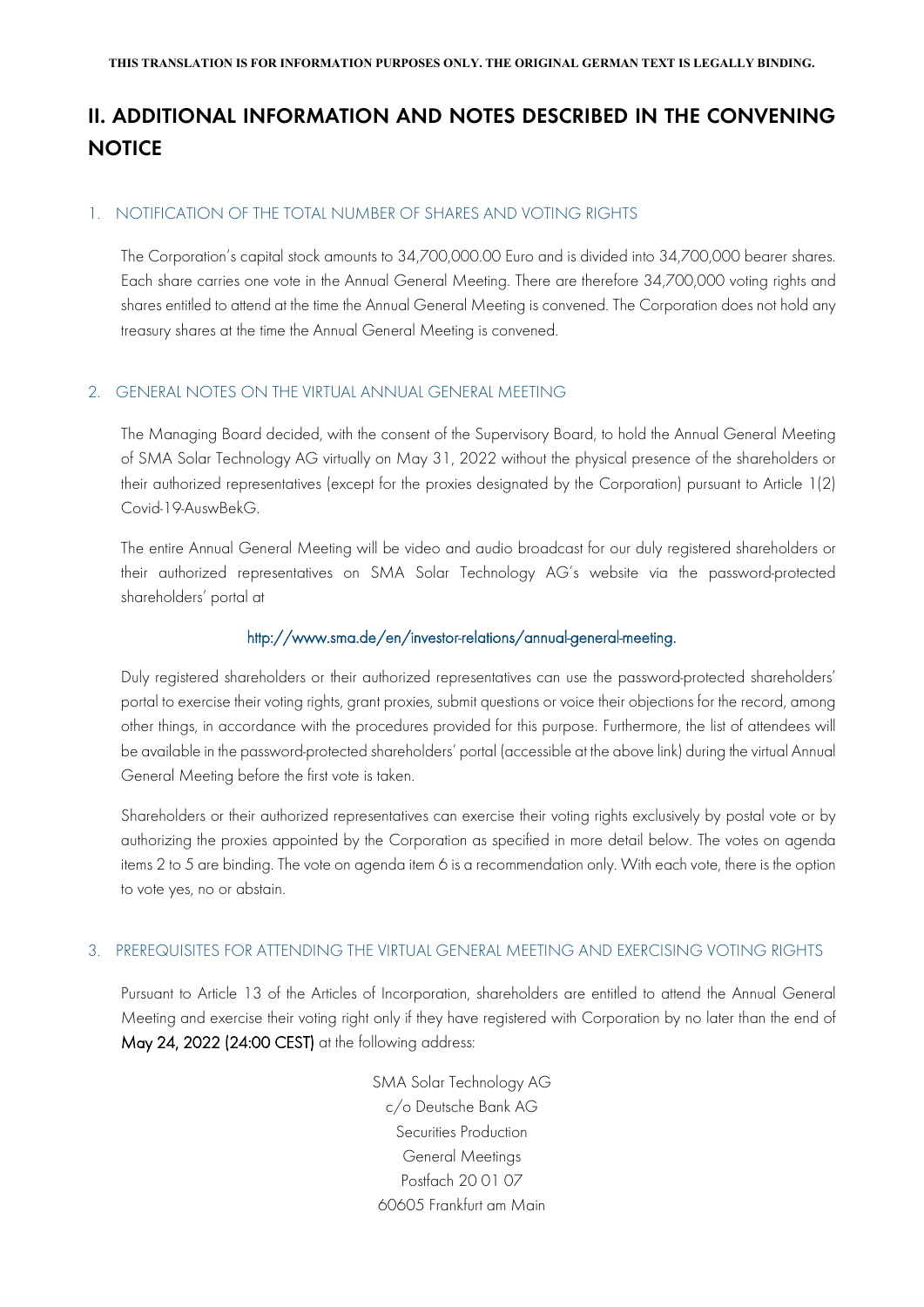Germany Or by e-mail: WP.HV@db-is.com

Shareholders must also provide evidence of their entitlement to attend the Annual General Meeting and exercise their voting right. Proof of entitlement requires proof of share ownership issued by the depositary institution, which must refer to the relevant point in time as stipulated in the German Stock Corporation Act. The entitlement may optionally be evidenced by a certificate issued by the last intermediary pursuant to Article 67c(3) AktG. Under Article 123(4) sentence 2 AktG, the proof must refer to the beginning of the 21st day prior to the Annual General Meeting, i.e., the beginning of May 10, 2022 (0:00 CEST) ("Record date"). Like the registration, the Corporation must receive this proof of share ownership at the aforementioned address by no later than the end of May 24, 2022 (24:00 CEST). The registration and the proof of share ownership must use text form (Article 126b German Civil Code) and be in German or English. The proof may optionally also be submitted pursuant to Article 67c(3, 1) AktG.

Only those persons who have registered in due time and provided evidence of their entitlement to attend the Annual General Meeting and exercise their voting rights shall be deemed by the Corporation to be shareholders for the purpose of attending the virtual Annual General Meeting or exercising their voting rights. The right to attend and the scope of voting rights are determined exclusively on the basis of the shareholder's shareholding as of the record date. There is no prohibition against selling the shares on the record date. Meeting attendance and the scope of voting rights are solely determined by the shareholders' shareholdings as of the record date even if they dispose of all or some of the shares after the record date. In other words, sales of shares after the record date have no impact on a shareholder's right to attend and vote in a meeting. Conversely, the following applies to purchases, additional or otherwise, of shares made after the record date: Persons who do not yet hold any shares on the record date and only become shareholders thereafter are not entitled to attend or vote. The record date has no relevance for dividend entitlement.

After proper receipt of the registration, the registration office will send the shareholders access cards. Each access card contains the login data required to access the password-protected shareholders' portal. The login data consists of the ID and a password.

We ask shareholders to ensure that their registration and proof of share ownership are sent to the Corporation at the aforementioned address early enough for them to receive their access cards in plenty of time. Both the right to ask questions and the right to object can only be exercised via the password-protected shareholders' portal.

#### 4. THE VOTING PROCESS

#### a) Exercising voting rights by an authorized representative

Shareholders may be represented by an authorized representative, e.g., by an intermediary, a proxy advisor, a shareholders' association or another person of their choice, with regard to attending the virtual annual General Meeting and exercising their voting rights at the virtual Annual General Meeting.

Timely registration and proof of share ownership in accordance with the above provisions are also required for proxy voting.

If shareholders authorize more than one person, the Corporation may reject one or more of them in accordance with Article 134(3) sentence 2 AktG.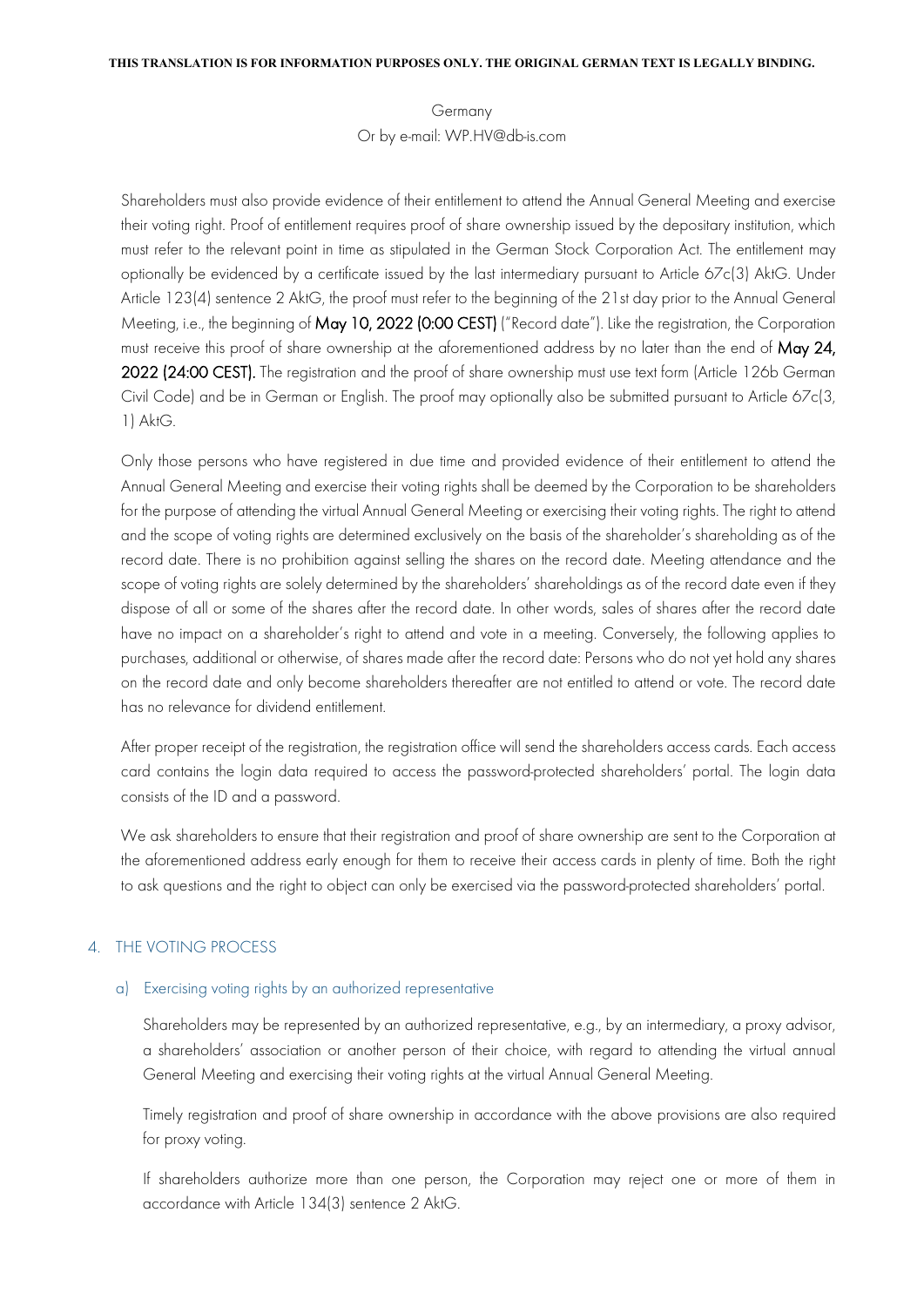The issuance or amendment of a proxy, its revocation and proof of authorization vis-à-vis the Corporation must be made in text form if a proxy is not granted pursuant to Article 135 AktG. Any authorization granted pursuant to Article 135 AktG (proxy granted to intermediaries, proxy advisors, shareholders' associations or commercial proxy services) must generally take account of special aspects that the prospective proxy will have to be asked about.

Proof of an authorization granted, its amendment or revocation may be submitted by mail or e-mail no later than Sunday, May 29, 2022 (24:00 CEST) to the following mailing or e-mail address:

> SMA Solar Technology AG c/o ITTEB GmbH & Co. KG Vogelanger 25 86937 Scheuring Germany

E-mail: sma2022@itteb.de

Shareholders wishing to authorize another person to act as their authorized representative may use the form that is sent to them after they have duly registered and provided proof of share ownership. A form can also be downloaded from the Corporation's website at http://www.sma.de/en/investor-relations/annual-generalmeeting.

In addition, proof of an authorization granted, its amendment or revocation may be submitted to the Corporation in accordance with the relevant procedures until the end of the virtual Annual General Meeting via the password-protected shareholders' portal, which can be accessed on the Corporation's website at http://www.sma.de/en/investor-relations/annual-general-meeting.

The aforementioned communication channels are also available until the aforementioned dates if the authorization is to be granted by a declaration to the Corporation; in this case, separate proof that the authorization was granted is not required. Shareholders may also revoke or amend a proxy already granted by making a declaration directly to the Corporation using one of the aforementioned communication channels by the aforementioned dates.

Authorized representatives may not physically attend the Annual General Meeting, either. They can only exercise the voting right for the shareholders they represent within the scope of their authorization by way of electronic postal voting or by (sub)authorization of the proxies appointed by the Corporation. The use of the password-protected shareholders' portal requires that authorized representatives receive the access data required to access the password-protected shareholders' portal from the issuers of their authorization.

#### b) Exercise of voting rights by the Corporation-appointed proxies

Shareholders may also be represented by Corporation-appointed proxies who are required to follow instructions. Timely registration and proof of share ownership in accordance with the above provisions are also required for proxy voting.

The authorization of the Corporation's proxies as well as its amendment and revocation must be made in text form.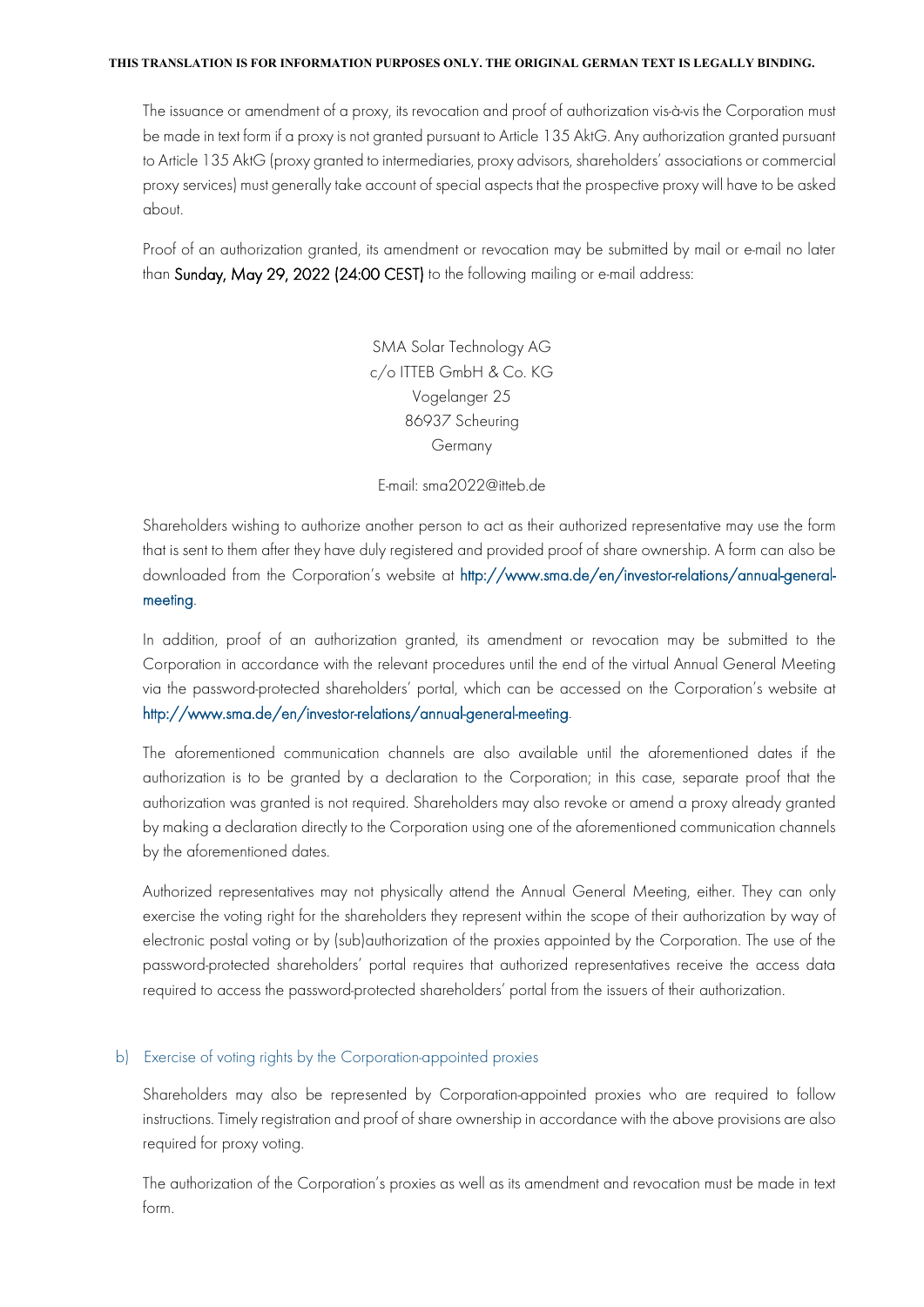Proxies and instructions to the Corporation-appointed proxies may be issued, amended or revoked by mail or e-mail by no later than Sunday, May 29, 2022 (24:00 CEST) to the following mailing or e-mail address:

> SMA Solar Technology AG c/o ITTEB GmbH & Co. KG Vogelanger 25 86937 Scheuring Germany

#### E-mail: sma2022@itteb.de

Shareholders wishing to authorize the Corporation's proxies may use the form that is sent to them after they have duly registered and provided proof of share ownership. A form can also be downloaded from the Corporation's website at http://www.sma.de/en/investor-relations/annual-general-meeting.

In addition, the issuance of proxies or instructions and their amendment or revocation may be submitted to the Corporation-appointed proxies following the designated procedures until the start of voting at the virtual Annual General Meeting using the password-protected shareholders' portal that can be accessed on the Corporation's website at http://www.sma.de/en/investor-relations/annual-general-meeting.

If Corporation-appointed proxies are authorized, they must always be given instructions on how to exercise voting rights. The proxies are obligated to vote in accordance with the instructions given to them. They will not accept any proxies to object to resolutions of the Annual General Meeting or to ask questions or propose motions.

#### c) Exercising voting rights by way of electronic postal vote

Shareholders may also cast their votes by electronic postal vote using the password-protected shareholders' portal. Again, timely registration and proof of share ownership are required in accordance with the above provisions.

Electronic postal votes can only be cast, amended or revoked until the start of voting at the virtual Annual General Meeting using the password-protected shareholders' portal that can be accessed on the Corporation's website at http://www.sma.de/en/investor-relations/annual-general-meeting. Please note that other communication channels are not available for electronic postal voting.

Authorized intermediaries, shareholders' associations and proxy advisors or other persons and institutions deemed to be equivalent under Article 135(8) AktG may also use electronic postal voting.

If an individual vote is to be held on an agenda item without this having been communicated in advance of the Annual General Meeting, both an instruction issued to the Corporation-appointed proxies and a vote cast by way of an electronic postal vote on this agenda item shall also be deemed to be an equivalent instruction for each item of the individual vote.

Postal votes shall always be given priority wherever both postal votes and authorizations/instructions to the Corporation-appointed proxies are received. Conflicting declarations received through different communication channels will be considered in the following order: (1) declaration received via the passwordprotected shareholders' portal, (2) by e-mail, (3) by mail.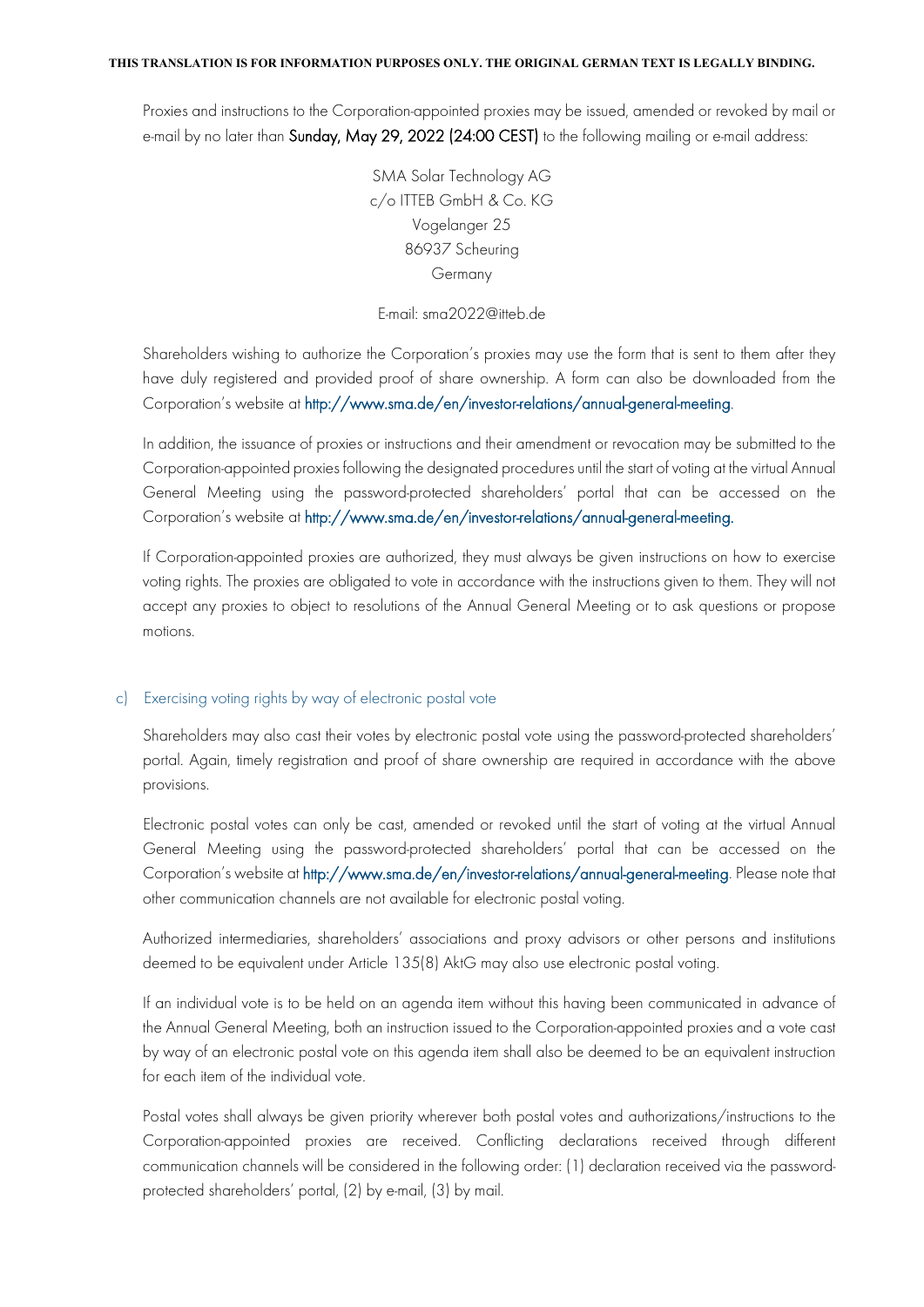#### Confirmation of the vote count pursuant to Article 129(5) AktG

Shareholders will be given a confirmation of the vote count in the password-protected shareholders' portal in accordance with Article 129(5) AktG, which the voter will be able to download within one month of the date of the Annual General Meeting, i.e., by the end of Thursday, June 30, 2022, 24:00, CEST.

#### 5. PUBLICATION ON THE COMPANY'S WEBSITE

Immediately after convening the Annual General Meeting, we will publish the following information and documents online on our Investor Relations page at

#### http://www.sma.de/en/investor-relations/annual-general-meeting.

- (cf. Article 124a AktG):
- a) The content of the convening notice with an explanation of agenda item 1 on which no resolution will be passed, and the total number of shares and voting rights at the time of the convening notice;
- b) the documents to be made available to the meeting;
- c) forms that may be used when voting by proxy;
- d) the disclosures required by Commission Implementing Regulation (EU) 2018/1212 for the notification pursuant to Article 125 AktG.

#### 6. RIGHTS OF THE SHAREHOLDERS

A) Motions to amend the agenda with new items pursuant to article 122(2) AktG

Shareholders whose combined shares amount to one-twentieth of the capital stock or the proportionate amount of the capital stock of 500,000 EURO may request that items be placed on the agenda and published. Such a request must be made in writing or in electronic form in accordance with Article 126a BGB (i.e., with a qualified electronic signature) addressed to the Managing Board of the Corporation

> SMA Solar Technology AG Managing Board Sonnenallee 1 34266 Niestetal Germany

or by e-mail: HV@SMA.de

and must be received by the Corporation at least 30 days before the Annual General Meeting; the day of receipt and the day of the Annual General Meeting shall not be included in the count. Accordingly, the last possible date of receipt is Saturday, April 30, 2022 (24:00 CEST).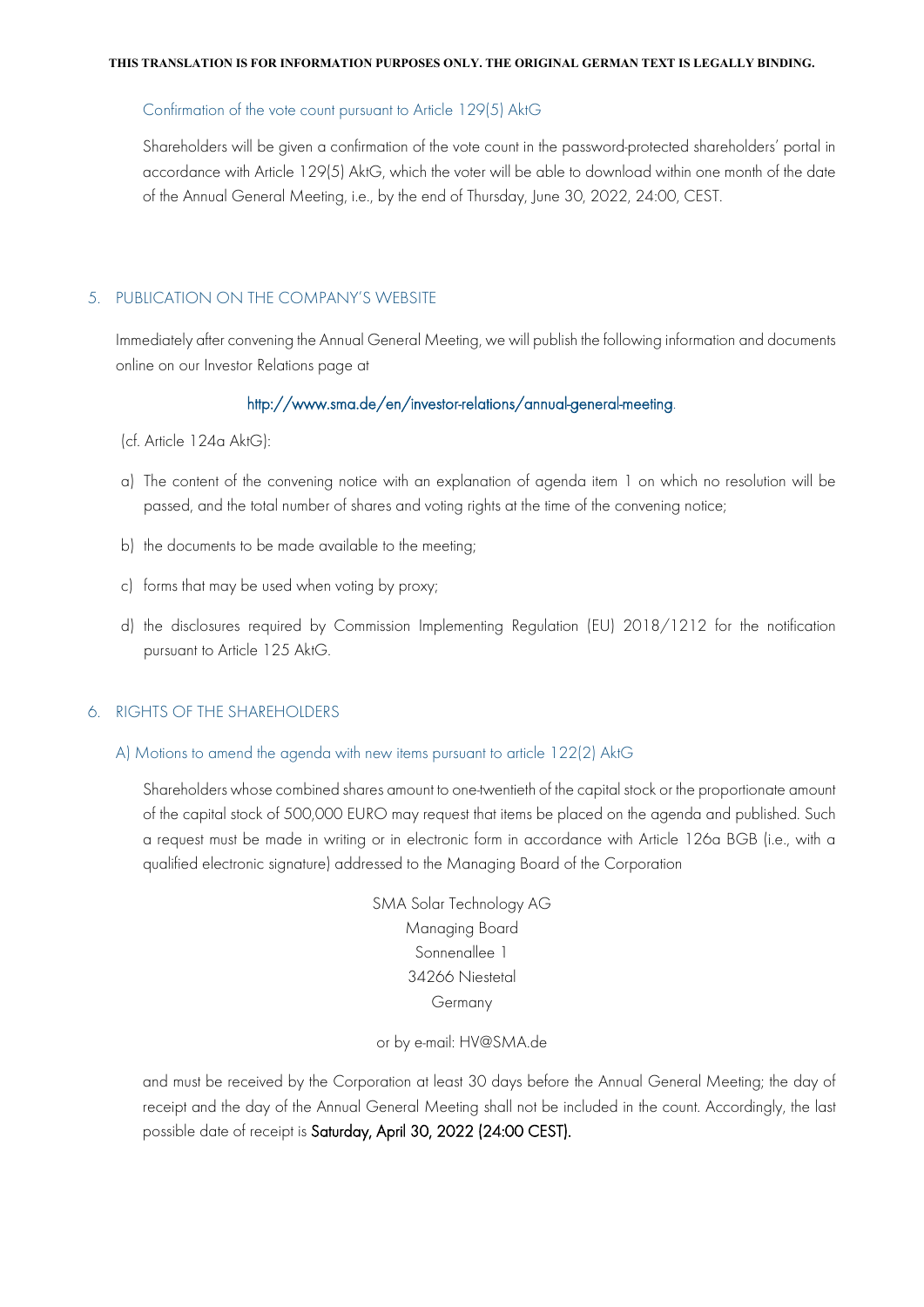### B) Countermotions and nominations by shareholders pursuant to article 126(1) and article 127 AktG in conjunction with article 1(2) sentence 3 Covid-19-AuswBekG

Shareholders may submit motions on individual agenda items (cf. Article 126(1) AktG); this also applies to nominations for the election of Supervisory Board members or auditors (cf. Article 127 AktG).

Pursuant to Article 126(1) AktG, motions by shareholders – along with the name of the shareholders, the reasons and any response from management – must be made available to the authorized parties specified in Article 125(1 to 3) AktG under the conditions specified therein (this includes, inter alia, shareholders who request this information) if shareholders have sent a countermotion to a proposal by the Managing Board and/or Supervisory Board on a specific item on the agenda, along with the reasons, to the address below at least 14 days before the Corporation's Annual General Meeting. The day of receipt shall not be included in the count. The last possible date of receipt is thus Monday, May 16, 2022 (24:00 CEST). A countermotion need not be made available if one of the exclusions pursuant to Article 126(2) AktG applies.

Nominations of shareholders pursuant to Article 127 AktG do not need to be substantiated. Nominations shall only be made available if they contain the nominee's name, occupation and place of residence and, in the case of an election of Supervisory Board members, details of their membership in other statutory supervisory boards (see Article 127 sentence 3 in conjunction with Article 124(3) sentence 4 and Article 125(1) sentence 5 AktG). Article 127 sentence 1 AktG in conjunction with Article 126(2) AktG set out other reasons why nominations do not have to be made available on the website. In all other respects, the requirements and regulations for publishing nominations apply accordingly. In particular, Monday, May 16, 2022 (24:00 CEST) is the last possible date by which nominations must be received at the address stated below in order to still be published.

Any motions (with reasons) or nominations by shareholders pursuant to Article 126(1) and Article 127 AktG must be addressed exclusively to:

> SMA Solar Technology AG Managing Board Sonnenallee 1 34266 Niestetal Germany

or by e-mail: [HV@SMA.de](mailto:HV@SMA.de)

Motions and nominations of shareholders to be published (along with the name of the shareholder and – in the case of motions – the reasons) will be published after their receipt at the internet address

## http://www.sma.de/en/investor-relations/annual-general-meeting.

Any responses from management will also be published under the above internet address.

Countermotions and nominations that must be published pursuant to Articles 126(1) and 127 AktG are deemed to have been made at the Annual General Meeting pursuant to Article 1(2) sentence 3 Covid-19-AuswBekG if the shareholders making the countermotion or nomination have duly identified themselves and registered for the Annual General Meeting.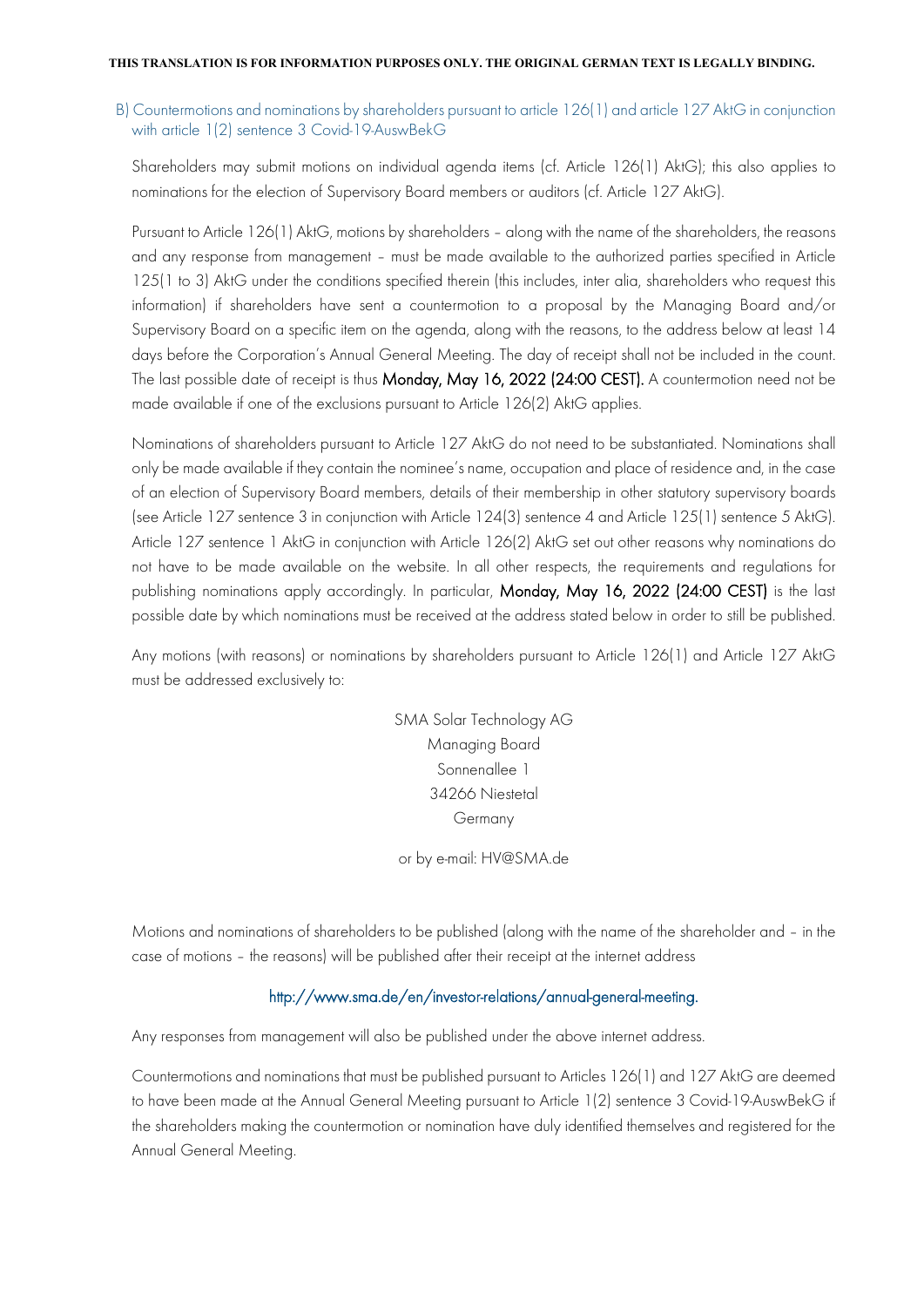### C) Shareholders' right to ask questions pursuant to article 1(2) sentence 1 no. 3 and sentence 2 Covid-19- AuswBekG

Contrary to Article 131 AktG, shareholders will not have the right to request information at the virtual Annual General Meeting on May 31, 2022. Instead, properly registered shareholders or their authorized representatives will have the right to submit questions in advance of the Annual General Meeting. The Managing Board determines at its own free and diligent discretion in what form to answer the questions pursuant to Article 1(2) sentence 2 Covid-19-AuswBekG. The Managing Board reserves the right, among other things, to answer submitted questions individually or to answer several questions together.

Shareholders' questions must be submitted no later than Sunday, May 29, 2022, 24:00 CEST using the password-protected shareholders' portal, which is available on the Corporation's website at

#### <http://www.sma.de/en/investor-relations/annual-general-meeting>

Questions submitted by any other means or after the end of May 30, 2021, 24:00 CEST, will be disregarded. No questions will be taken during the virtual Annual General Meeting.

#### D) Objections to resolutions passed at the annual general meeting pursuant to article 1(2) sentence 1 no. 4 Covid-19-AuswBekG

Registered shareholders and their authorized representatives who have exercised their voting rights by electronic postal vote or by granting proxy and issuing instructions to the Corporation-appointed proxies have the option of using the password-protected shareholders' portal, which is accessible on the Corporation's website at http://www.sma.de/en/investor-relations/annual-general-meeting, to object to resolutions passed by the Annual General Meeting and have them recorded by the officiating notary from the start of the virtual Annual General Meeting on May 31, 2022 until the end of the meeting in accordance with Article 245(1) AktG in conjunction with Article 1(2) sentence 1 no. 4 Covid-19-AuswBekG.

#### E) Further details on the requirements for exercising the aforementioned rights

Further details on the requirements for exercising the aforementioned rights and their limits are available on the Corporation's website at

#### http://www.sma.de/en/investor-relations/annual-general-meeting.

under "Information on Shareholders Rights".

#### F) Option to submit comments electronically in the form of video messages

Shareholders do not have the option of commenting on the agenda at the Annual General Meeting since the Annual General Meeting will be held virtually without shareholders being physically present.

However, shareholders registered for the Annual General Meeting are given the opportunity – over and above the requirements of Article 1(2) of the Covid-19 Act – to submit comments in the form of video messages relating to the agenda prior to the Annual General Meeting.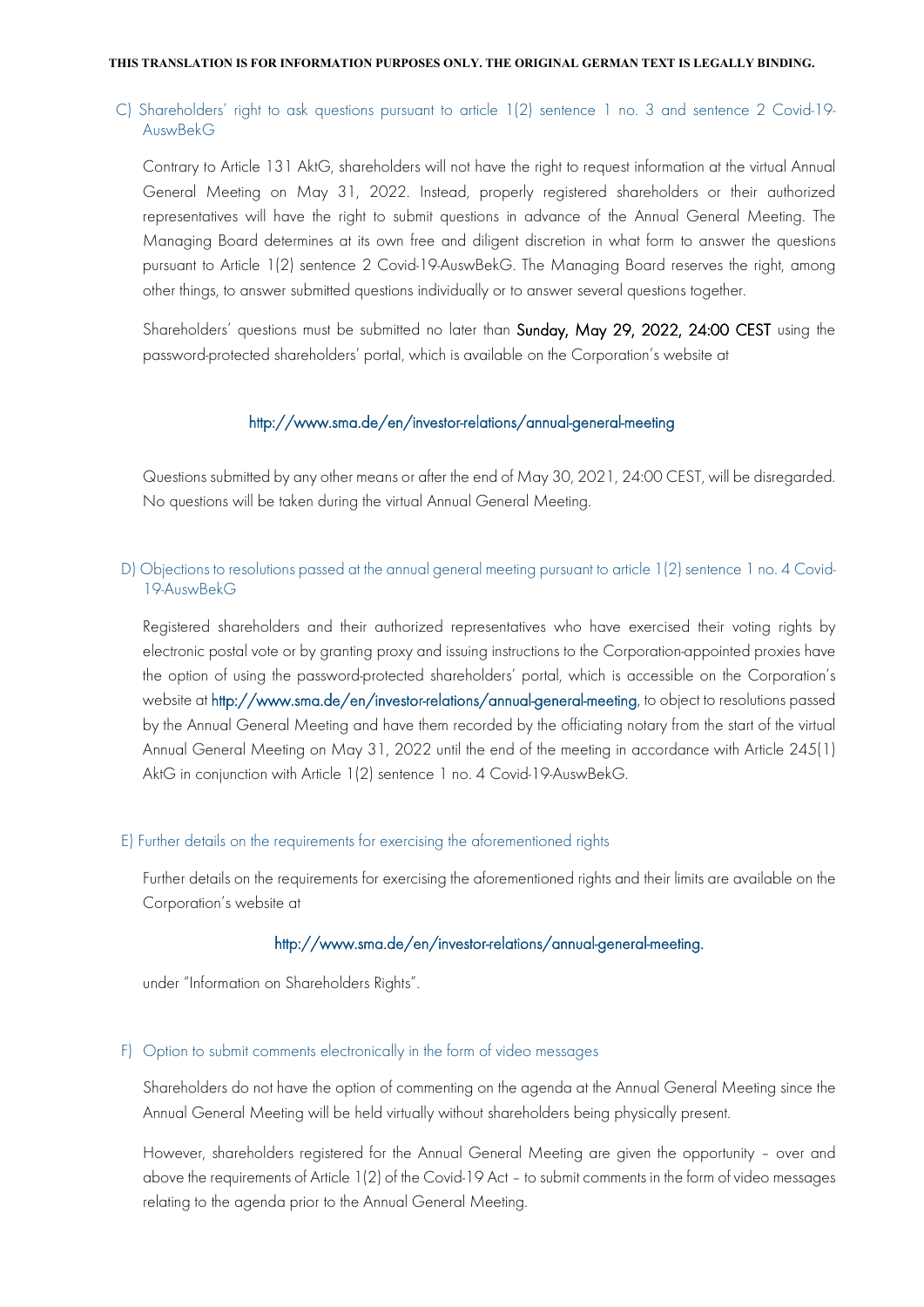Shareholders must submit their comments electronically as video messages using the password-protected shareholders' portal no later than the end of May 26, 2022 (24:00 CEST). The video message must be in German and should be no longer than three minutes. Video messages are only permitted if they show the shareholders themselves or their authorized representatives making the statement.

The intention is to play the submitted video messages in the virtual Annual General Meeting, which duly registered shareholders or their authorized representatives can watch as a live video stream on the passwordprotected shareholders' portal. By submitting a video message, shareholders and/or their authorized representatives agree that the video message may be played during the webcast of the virtual Annual General Meeting and that their name may be mentioned.

More explanations on how to upload video messages will be published in the password-protected shareholders' portal.

## Motions, nominations, questions and objections to resolutions passed by the Annual General Meeting in the submitted comments will not be acted on. They must solely be submitted using the means described separately in this convening notice.

Please note that the option to upload video messages is a voluntary service that the Corporation offers to shareholders that goes beyond the legal requirements. Shareholders have no legal right to have a video message played during the virtual Annual General Meeting. The Corporation reserves the right, without limitation, not to play during virtual Annual General Meetings any video messages that do not relate to the agenda of the Annual General Meeting or statements whose content and presentation are not consistent with an allowed speech at the Annual General Meeting, video messages with offensive, criminal, obviously false or misleading content, video messages that exceed three minutes or video messages have not been uploaded by the aforementioned deadline. The Corporation also reserves the right to play no more than one video message per shareholder during the virtual Annual General Meeting.

The Corporation reserves the right to select video messages to be played at the virtual Annual General Meeting to ensure that it can be conducted swiftly. The Managing Board will make the selection at its due discretion, taking into account in particular the relevance of the content to the items on the agenda, the extent to which the contribution contains new aspects or assessments compared with other video contributions, the number of shareholders or shares represented by the submitter, the duration and the audio and video quality of the video message.

## 7. DATA PROTECTION NOTICE FOR ATTENDEES OF THE ANNUAL GENERAL MEETING OF SMA SOLAR TECHNOLOGY AG

SMA Solar Technology AG, Sonnenallee 1, 34266 Niestetal, in its capacity as the controller, processes the shareholders' personal data (first and last name, mailing address, e-mail address, number of shares, class of shares, type of share ownership and access card number) and, where applicable, the shareholders' representatives' personal data on the basis of applicable data protection laws. The processing of personal data is legally required for attendance of the Annual General Meeting of SMA Solar Technology AG. Processing is based on Article 6(1) sentence 1 point c) General Data Protection Regulation (GDPR) in conjunction with Article 67 and Article 118 et seq. AktG and in conjunction with Article 1 Covid-19-AuswBekG. In addition, data processing that is useful for the organization of the virtual Annual General Meeting may be conducted on the basis of overriding legitimate interests (Article 6 (1) sentence 1 point f) GDPR). SMA Solar Technology AG usually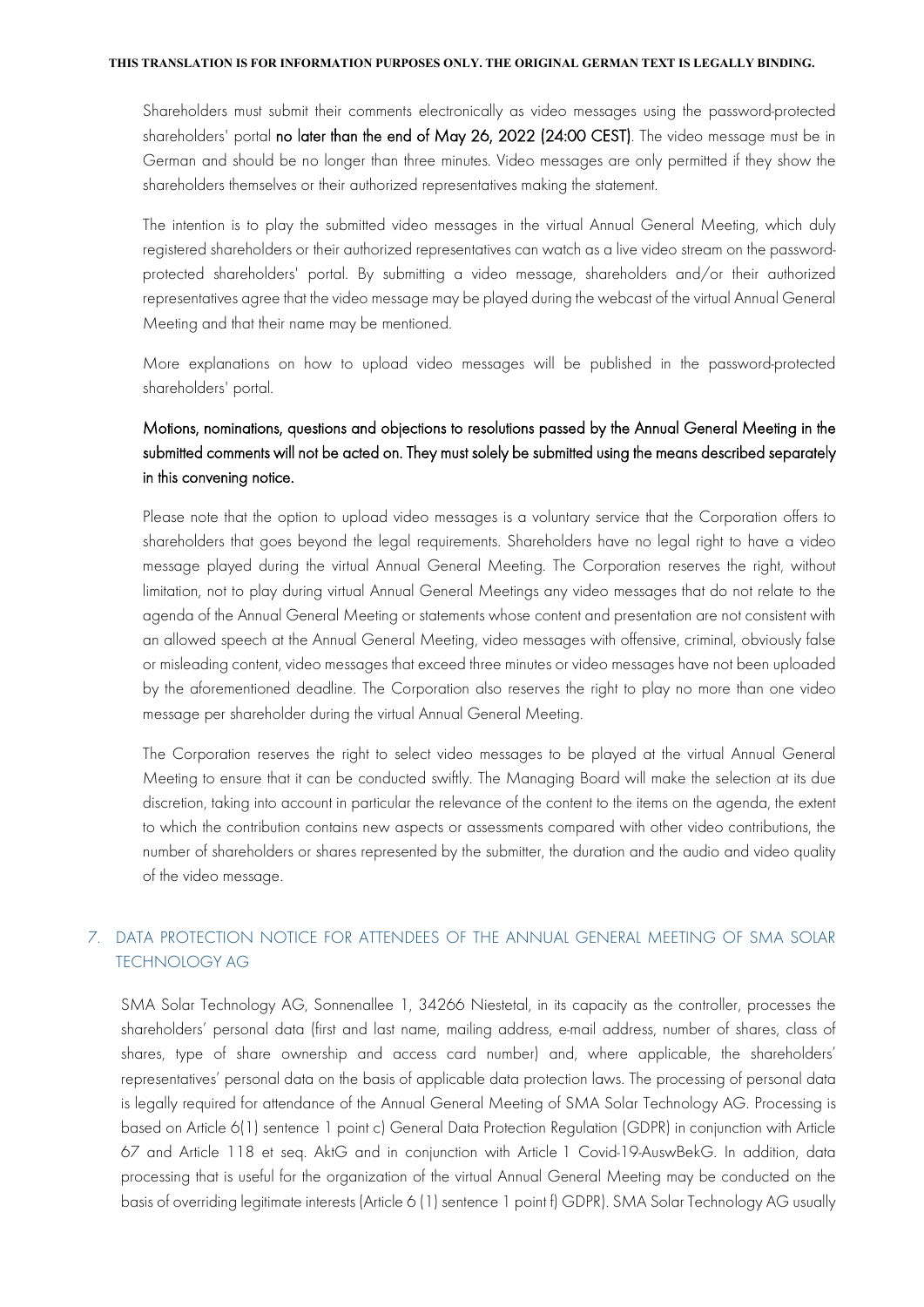receives the shareholders' personal data through the registration office from the credit institution the shareholders have engaged to hold their shares in safe custody (the depositary institution). SMA Solar Technology AG presents the Annual General Meeting on the internet. This may entail the processing of personal data of attendees who have previously submitted applications and questions or comments as video messages . This processing is based on Article 6(1) sentence 1 point f) GDPR.

Additional personal data is processed in log files for the virtual Annual General Meeting to enable the technical virtualization and simplify its administration. This applies, for example, to your IP address, the web browser you use, and the date and time of your visit. The Corporation does not use this data for any other purposes than those stated here.

The service providers contracted by SMA Solar Technology AG for the purpose of organizing the Annual General Meeting process the shareholders' personal data exclusively as instructed by SMA Solar Technology AG and only to the extent necessary for the performance of the contracted service. All employees of SMA Solar Technology AG and the employees of the contracted service providers who have access to and/or process shareholders' personal data are obligated to treat such data in confidence. In addition, personal data of shareholders and/or shareholder representatives attending the Annual General Meeting can be viewed by other shareholders and shareholder representatives within the framework of the legal provisions (in particular the list of attendees pursuant to Article 129 AktG). This also applies to questions that shareholders and/or shareholder representatives may have asked in advance (Article 1(2) sentence 1 no. 3 Covid-19-AuswBekG). SMA Solar Technology AG shall delete the personal data of shareholders in accordance with legal provisions, especially if the personal data is no longer required for the original purposes of collection or processing, the data is no longer required in connection with any administrative or legal proceedings, and there are no legal retention obligations.

Under the legal requirements, shareholders have the right to obtain information about the personal data concerning them that is being processed and they may request the rectification or erasure of personal data or restriction of processing Shareholders also have the right to lodge a complaint with the supervisory authorities (Hesse DPA, Der Hessische Beauftragte für Datenschutz und Informationsfreiheit, Gustav-Stresemann-Ring 1, 65189 Wiesbaden, poststelle@datenschutz.hessen.de).

Shareholders can address their comments and questions about the processing of personal data to the data protection officer of SMA Solar Technology AG at:

> SMA Solar Technology AG Data Protection Officer Sonnenallee 1 34266 Niestetal Germany Phone: +49 (0) 561 9522 3636

#### E-Mail: datenschutz@sma.de

#### 8. TECHNICAL INFORMATION ON ATTENDING THE VIRTUAL ANNUAL GENERAL MEETING

You will need an internet connection and an internet-enabled device so that you can attend the virtual Annual General Meeting, use the shareholders' portal and exercise shareholders' rights. We recommend a reliable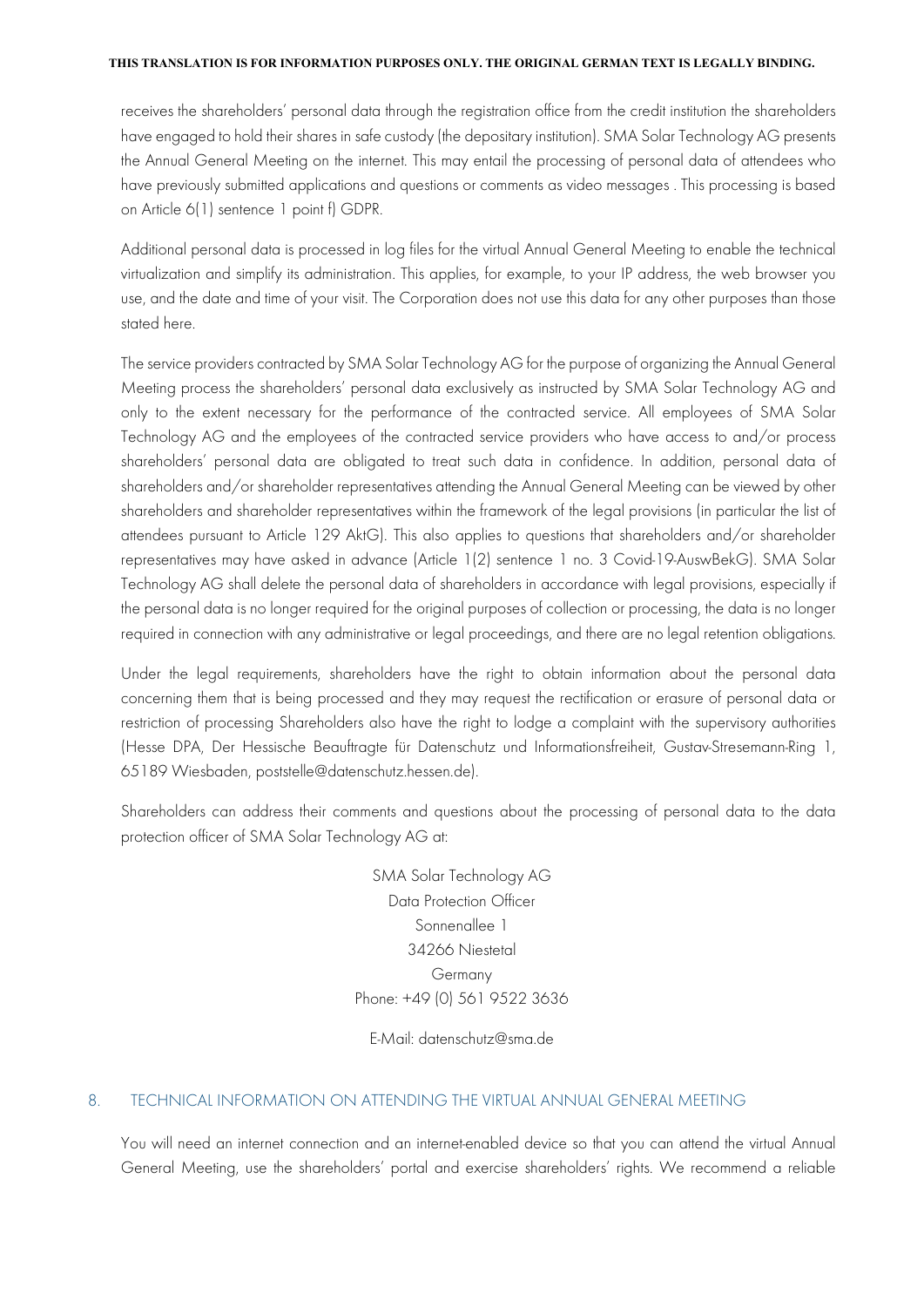internet connection with a sufficient data transfer rate so that you can have the best possible audio and video experience of the Annual General Meeting.

You will need a browser and speakers or headphones if you use a computer to receive the audio and video webcast of the virtual Annual General Meeting.

You will need your login data to access the Corporation's internet-based shareholders' portal. You can find this information on the access card that you will receive once you have registered properly.

We recommend that you exercise your voting rights before the start of the Annual General Meeting in case you encounter technical problems that prevent you from exercising your rights as a shareholder during the virtual Annual General Meeting. The shareholders' portal will be available to you starting on Tuesday, May 10, 2022.

Shareholders can find more details on the shareholders' portal and the terms of registration and use on the shareholders' portal.

#### 9. NOTE ON THE AVAILABILITY OF AUDIO AND VIDEO WEBCAST

Shareholders can follow the entire Annual General Meeting via an audio and video webcast. Based on the current state of the art, the audio and video webcast of the Annual General Meeting and the availability of the internet-based shareholders' portal may be subject to fluctuations due to restrictions in the availability of the telecommunications network and the restriction of third-party internet services over which the Corporation has no influence. The Corporation therefore assumes no warranties or liability whatsoever for the functionality and uninterrupted availability of the internet services used, the third-party network elements used, the audio and video webcast, or access to and general availability of the shareholders' portal. The Corporation also accepts no responsibility whatsoever for errors and defects in the hardware and software used to conduct the Annual General Meeting online, including those of the service providers used, unless there is intent. The Corporation therefore recommends that shareholders make early use of the above-mentioned options for exercising their rights as shareholders. The meeting chair of the Annual General Meeting must reserve the right to interrupt the Annual General Meeting wherever necessitated by data protection or security considerations.

## III. REMUNERATION REPORT PURSUANT TO SECTION 162 AKTG

The Remuneration Report provides detailed, personalized information about the remuneration granted and owed to the members of the Managing Board and Supervisory Board of SMA Solar Technology AG in the reporting year. In addition, the Remuneration Report summarizes the principles that are decisive when it comes to determining remuneration for the Supervisory Board and the Managing Board and also explains the remuneration structure and the emoluments payable. The Report meets the requirements of Section 162 of AktG. Further detailed information regarding the remuneration systems for the Managing Board and Supervisory Board members can be found on the company's website at [http://www.sma.de.](http://www.sma.de/)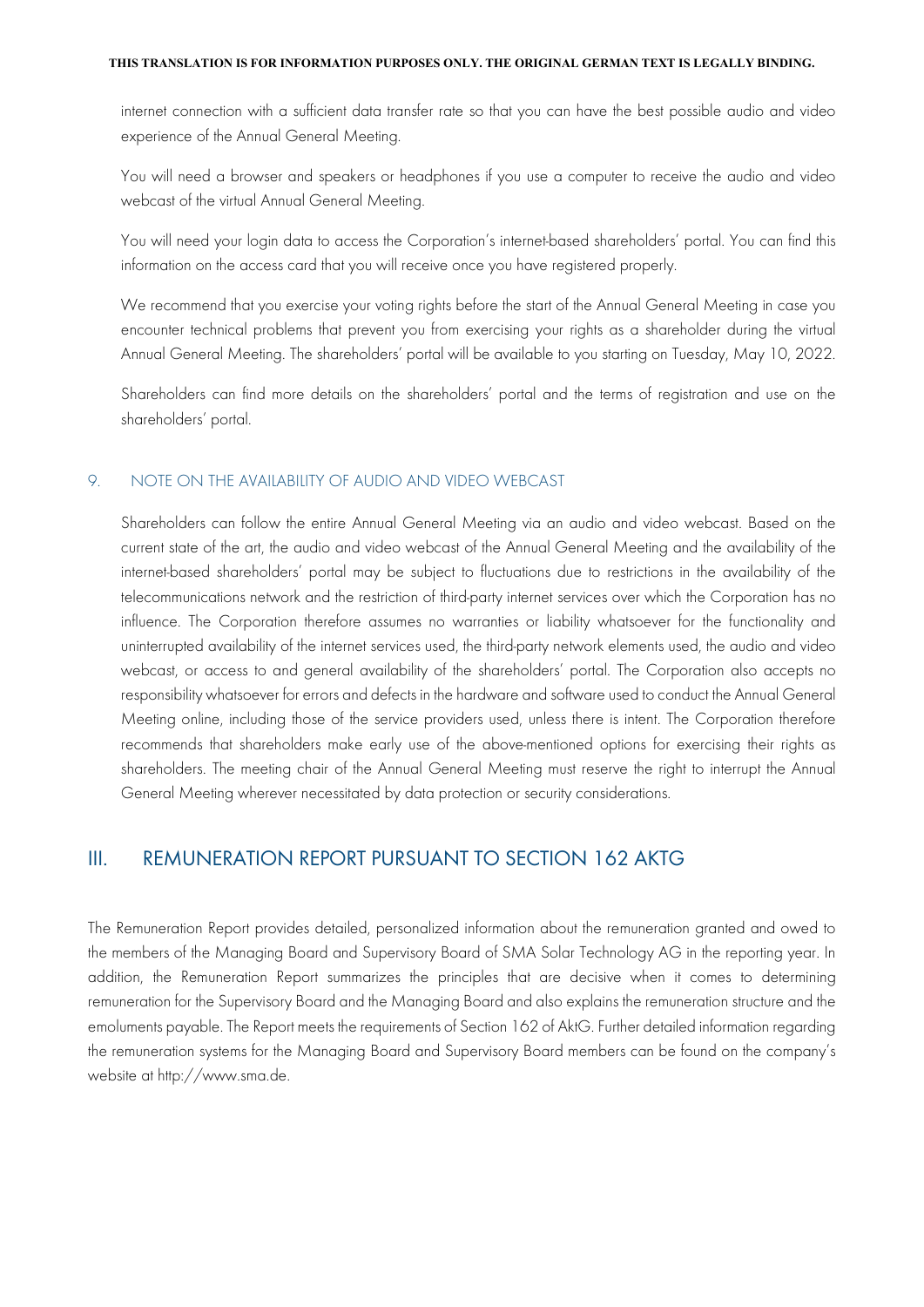## Remuneration of the members of the Managing Board

## A REVIEW OF THE FISCAL YEAR WITH REGARD TO REMUNERATION

In the reporting year, the Supervisory Board decided to approve adjustments to the remuneration system for the Managing Board, which had been in place since 2017, to take effect starting in the 2021 fiscal year. The adjustments made accounted for the new statutory requirements imposed by the Second Shareholder Rights Directive (ARUG II) as well as the new version of the German Corporate Governance Code. The adjusted remuneration system for the Managing Board (hereinafter referred to as the 2021 remuneration system) was put to a vote at the ordinary annual general meeting on June 1, 2021, in accordance with Section 120a (1) of AktG and approved by a majority of 84.45%. The 2021 remuneration system will be applied to future employment contracts with members of the Managing Board in the event of both the re-appointment of an existing Managing Board member and the appointment of a new member. For appointments to the Managing Board already in progress, the company is applying the 2017 remuneration system on the basis of Section 26j (1), sentence 3 of the introductory legislation to the German Stock Corporation Act (EGAktG). This system was approved at the Annual General Meeting on May 23, 2017.

The major differences between the 2017 and 2021 remuneration systems can be summarized as follows:

| Subject                                       | Previous regulation<br>(2017 remuneration system)*                                                                                                                                    | New regulation<br>(2021 remuneration system)*                                                                                                                                                                                                                                                 |  |  |
|-----------------------------------------------|---------------------------------------------------------------------------------------------------------------------------------------------------------------------------------------|-----------------------------------------------------------------------------------------------------------------------------------------------------------------------------------------------------------------------------------------------------------------------------------------------|--|--|
| Variable<br>remuneration:<br>annual bonus     | -> 40% EBT target (150% max.)<br>-> 30% sales target (150% max.)<br>-> 30% personal targets, e.g., quality, ESG (100% max.)<br>-> Cap at 100% fulfillment                             | -> 1st component: 40% EBIT target (150% max.)<br>-> 2nd component: 30% financial performance target (150% max.)<br>-> 3rd component: 30% two personal targets (150% max.), of which 50% from<br>financial and 50% from non-financial performance criteria; non-financial criteria<br>from ESG |  |  |
| Variable<br>remuneration: long-<br>term bonus | EBIT margin over three fiscal years<br>-> Overfulfillment not possible (cap at 100%)<br>-> Paid out after third fiscal year                                                           | -> One to two long-term financial performance targets over four fiscal years<br>(150% max.)<br>-> Discretionary factor (0.8 to 1.2) for ESG targets<br>-> Overfulfillment possible up to 180% max. (cap including discretionary factor)                                                       |  |  |
| Maximum<br>remuneration                       | -> No defined maximum remuneration, but an upper limit of 100% on short-term<br>and long-term variable components, including in the event of overfulfillment of<br>underlying targets | -> Maximum remuneration defined; implemented via limits on amounts paid out<br>in variable remuneration                                                                                                                                                                                       |  |  |
| Share ownership<br>guideline                  | -> Expectation for Managing Board members to invest portions of long-term<br>bonuses in SMA shares                                                                                    | -> If short- and long-term bonuses > 100%   Obligation to invest 40% of amount<br>in SMA shares                                                                                                                                                                                               |  |  |
| Change of control                             | -> Entitlement to severance pay if contract is terminated by mutual consent in the<br>event of a change of control                                                                    | -> No entitlement to severance pay if contract is terminated in the event of a<br>change of control                                                                                                                                                                                           |  |  |

#### Changes to the remuneration system

\* The 2021 remuneration system will apply to future contracts for appointment or re-appointment to the Managing Board. However, the 2017 remuneration system will continue to apply to existing positions. There are no<br>change

In the event of major changes to the remuneration systems, or at least every four years, the applicable remuneration system for the Managing Board of SMA Solar Technology AG will be submitted at the Annual General Meeting for approval.

## PRINCIPLES BY WHICH REMUNERATION IS SET

The Supervisory Board as a whole is responsible for deciding the form that the remuneration system for the Managing Board takes and for setting the separate emoluments and other material contract elements. The Presidial Committee assists the Supervisory Board with this and prepares Supervisory Board resolutions. In arranging both the 2017 and 2021 remuneration systems, the Supervisory Board worked on the basis of the following parameters: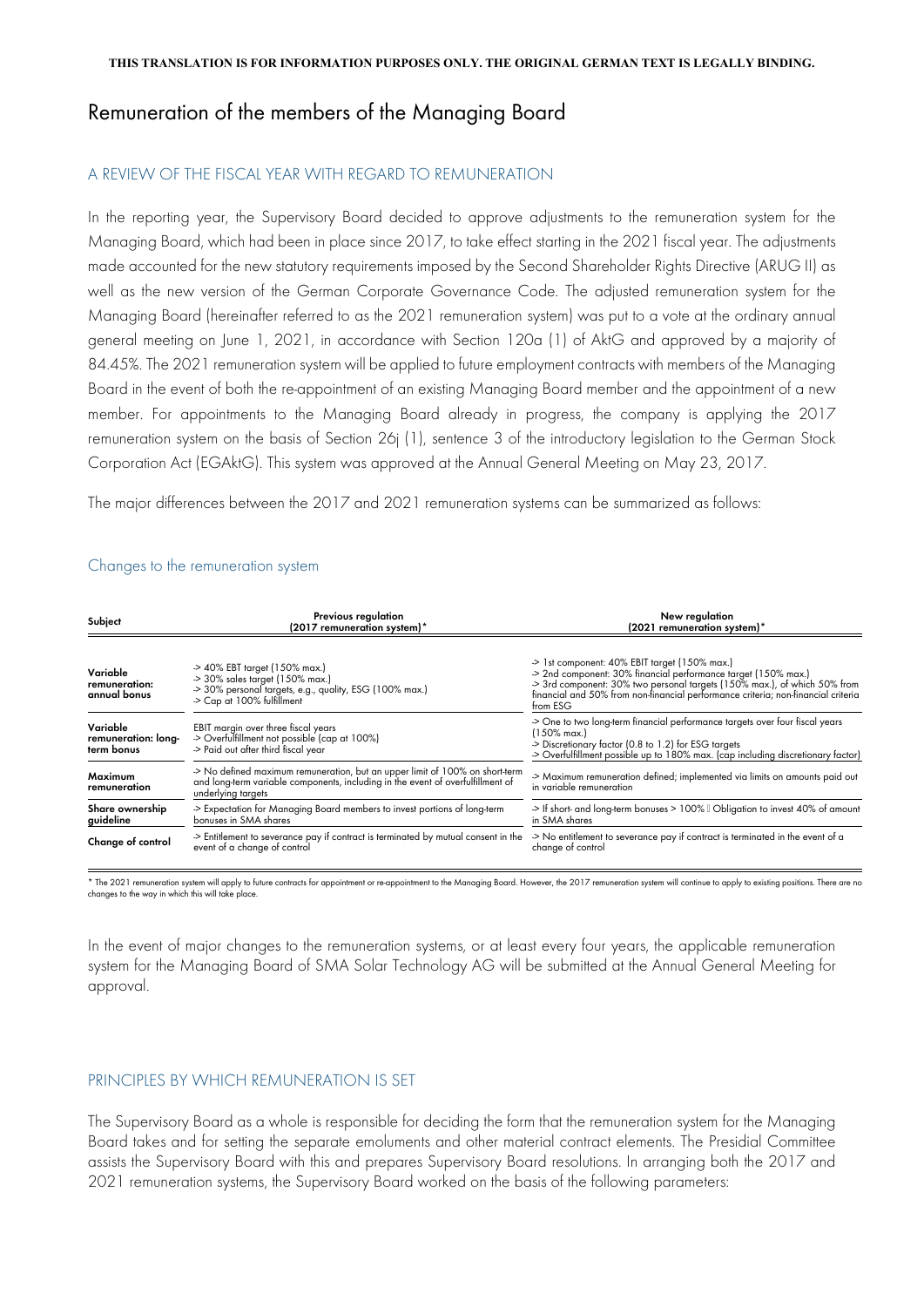- →Making the system transparent and easy to understand
- →The company's financial situation and long-term sustainable development
- →Linking the interests of shareholders in the sustainable development of their stakes in the company to corresponding performance incentives for the members of the Managing Board
- →Ensuring that remuneration is competitive on the market for highly skilled executives
- →Basing remuneration on the assignments, responsibilities and success of each individual member of the Managing Board
- →Linking a significant proportion of overall remuneration to the achievement of ambitious long-term performance targets
- →Establishing an appropriate ratio of fixed remuneration to performance-based remuneration
- →Maintaining an appropriate level in both horizontal and vertical terms

In setting remuneration, the Supervisory Board diverged from the 2017 remuneration system in the following respects in the reporting year:

The use of the EBIT (rather than EBT) margin as the means of measuring the annual bonus and long-term variable remuneration, in contrast to the approved remuneration system as used in previous years, took place as a result of measurement being adjusted to the standard commonly used at stock corporations.

The change relative to the approved remuneration system to termination by the Managing Board member (rather than "termination by mutual consent") as a prerequisite for entitlement in the event of a change of control occurred because the envisaged mutual consent as a prerequisite for entitlement did not grant the Managing Board the intended freedom of choice in the event of a change of control.

The intended post-contract covenant not to compete for Managing Board members is no longer agreed, as this is suitable only to a limited extent for preventing any transfer of knowledge to a competing company. In view of the expenses on the part of the company associated with the post-contract covenant not to compete, the Supervisory Board therefore decided to discontinue the policy.

#### LINK BETWEEN REMUNERATION SYSTEM AND CORPORATE STRATEGY

The components of the 2017 and 2021 remuneration systems are essentially fixed remuneration, additional benefits, one-year variable remuneration and long-term variable remuneration. The link between these components and the corporate strategy is as follows:

Together with the other remuneration components, fixed remuneration and additional benefits form the basis for allowing the Managing Board to secure and retain for the long term the highly skilled members required for the development and implementation of the corporate strategy. Both components are intended to be competitive offers on the market for highly skilled Managing Board members.

One-year variable remuneration in line with the 2017 remuneration system is intended to motivate members of the Managing Board to achieve ambitious and challenging financial, operational and strategic objectives during a fiscal year. These objectives are based on the corporate strategy and, in addition to profitability and sales as the material key figures of an efficiently operating company, they incorporate further strategy-based objectives in the form of personal performance targets for the Managing Board members. The 2021 remuneration system follows on from the previous philosophy and sets a stronger incentive for Managing Board members by means of the potential for them to surpass objectives in a way that will then be reflected in their remuneration.

Multi-year variable remuneration under the 2017 remuneration system is indicative of the company's strategic approach of encouraging members of the Managing Board to secure and improve profitability and the value of the company on a long-term basis by setting ambitious objectives linked closely with the multi-year performance of the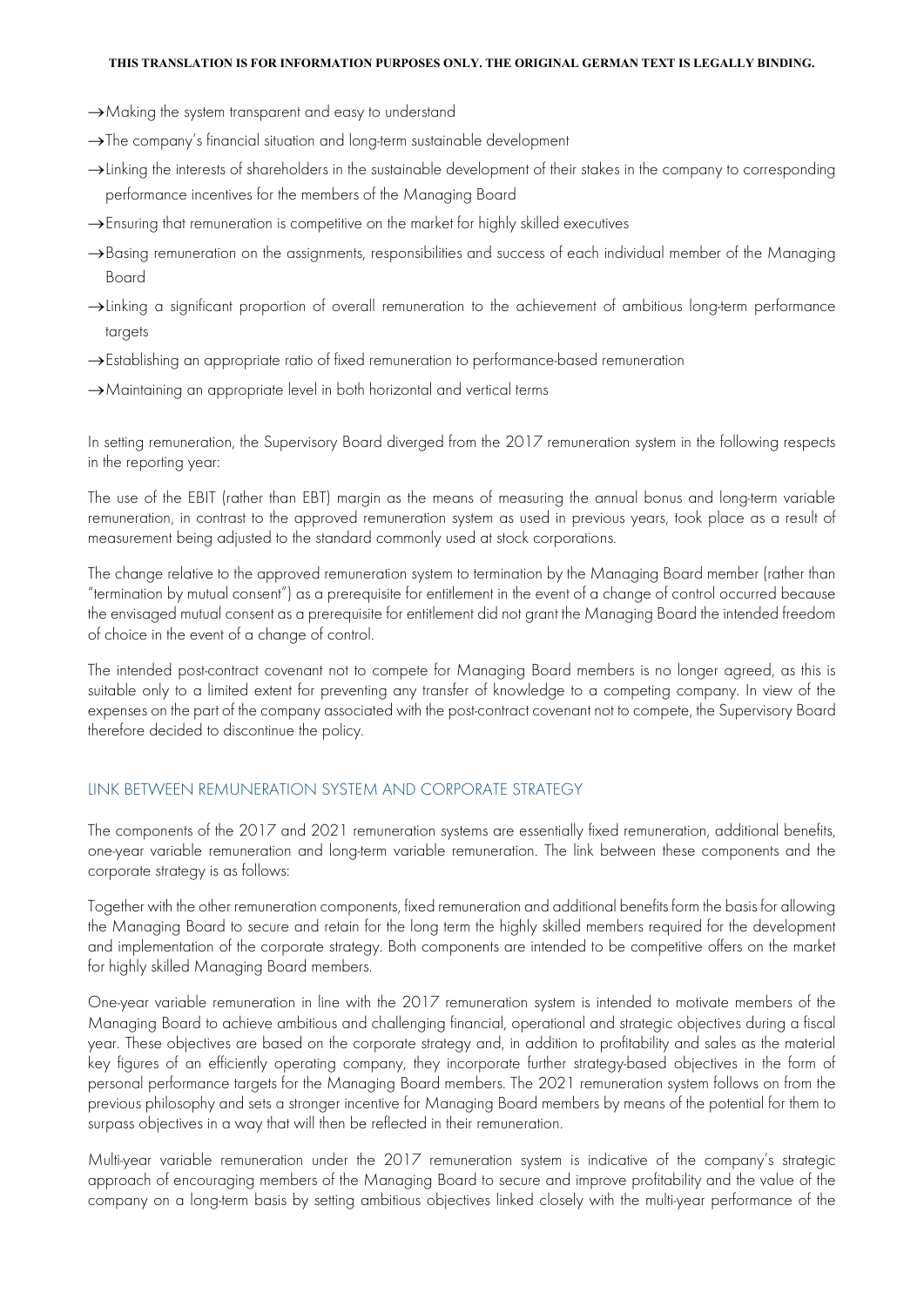company's earnings. The evaluation period of three years stipulated for the 2017 remuneration system has helped to ensure that the Managing Board's actions are focused partly on the long-term development of the company. The 2021 remuneration system reinforces the emphasis on the long-term development of the SMA group by extending the evaluation period for multi-year variable remuneration to four years. Furthermore, additional strategic objectives can be incorporated into the performance criteria for the long-term variable portion and more weight can be given to sustainability objectives in particular via a discretionary factor.

### SETTING OF TARGET REMUNERATION

When setting remuneration in accordance with the 2017 remuneration system, the Supervisory Board considers the general principles outlined in this section in particular, as well as the criteria for appropriate remuneration.

A twelfth of the agreed annual fixed remuneration is paid out each calendar month. If an employment contract begins or ends in the course of a fiscal year, the remuneration for that fiscal year will be paid out on a pro rata basis.

The fixed remuneration, like the other remuneration components, can be adjusted or reset for the duration of a new employment contract as part of the existing remuneration system for the members of the Managing Board. Furthermore, all remuneration components can be reviewed if the duties or responsibilities of a member of the Managing Board should change.

One-year variable remuneration is measured on the basis of two key group figures and one personalized performance factor based on the performance of the member of the Managing Board in question and the achievement of stakeholder objectives. The performance period is the fiscal year as defined by SMA Solar Technology AG.

A personal target amount to be paid out upon 100% achievement of objectives is agreed in the employment contract of each member of the Managing Board. With regard to the target amount agreed, the Supervisory Board refers to the general principles outlined in the section "Principles by which remuneration is set". Objectives by which success is measured include the EBIT (earnings before interest and taxes) margin, the sales of the SMA group and the personal performance targets of the Managing Board members. The Supervisory Board sets the figures for these performance targets for the applicable fiscal year.

"EBIT margin" counts for 40% and "sales" and "personal performance" count for 30% each of the one-year variable remuneration. The "EBIT margin" and "sales" components can also be fulfilled up to 150%. If the annually defined lower limits of the respective components are not met, they are graded with a "0." If the sum of the percentages of the components reaches 100% or more, this entitles payment of the full agreed target amount. If the agreed targets are exceeded, this does not entitle to payment of an overall variable remuneration above 100%.

Multi-year variable remuneration is paid in accordance with the fulfillment of a performance target measured by average profitability over three consecutive fiscal years. The parameter used to measure this is the EBIT margin. A personal target amount to be paid out upon 100% achievement of objectives is agreed in the employment contract of each Managing Board member. With regard to the target amount agreed, the Supervisory Board also referred to the general principles outlined in the section "Principles by which remuneration is set".

The upper and lower limits of the target value (EBIT margin) are determined annually by the Supervisory Board for a period of three fiscal years. If the upper limit for the target value is reached, the member will be entitled to the full target amount. The Managing Board member is not entitled to the bonus until the lower threshold for the target value is reached. Values in-between are determined on a linear basis. If the target value is exceeded, this does not entitle to payment of a higher long-term bonus (cap). The bonus is payable, at the very earliest, upon expiration of the three-year period. Payment takes place after the third Consolidated Financial Statements have been approved, usually at the end of March, even if the employment contract ends before the end of the performance period.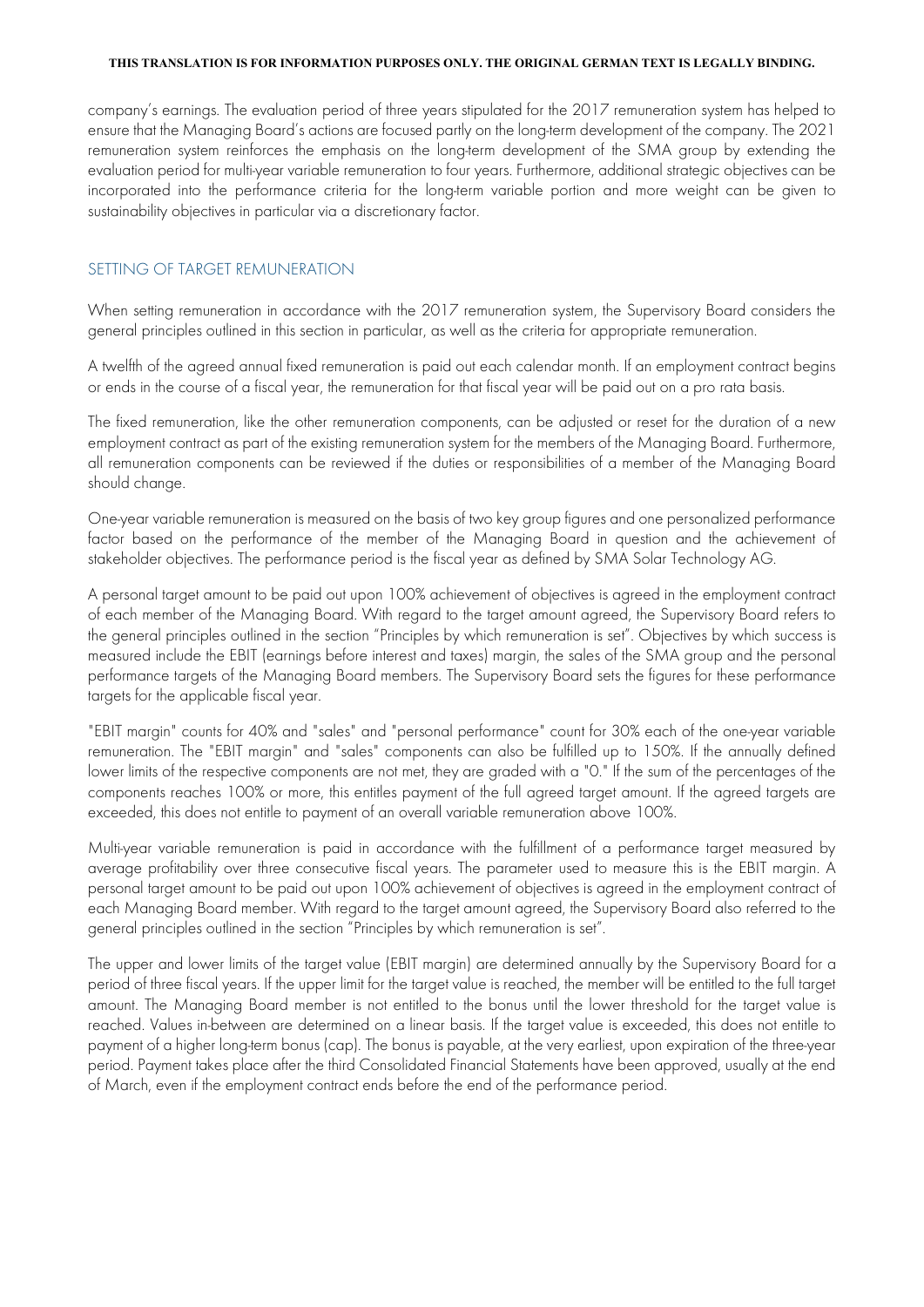#### Installments for long-term variable remuneration (2017 remuneration system)



The Supervisory Board set a target value for the average EBIT margin for every period over the three year period.

#### ADHERENCE TO MAXIMUM REMUNERATION

The 2017 remuneration system to be applied to existing Managing Board contracts does not currently contain any expressly defined maximum remuneration. However, it does stipulate an upper limit of 100% of the agreed remuneration component for the variable portions of Managing Board salaries, and this cannot be exceeded even if the underlying targets are surpassed. Overall, therefore, payments from both one-year variable remuneration and multi-year variable remuneration are limited to 100% of the target amount per performance period.

Distribution of Managing Board remuneration (2017 remuneration system)



The percentages provided are approximate values. When assessing the target amount of the respective component, a deviation of up to five percentage points is permitted.

In the 2021 fiscal year, the remuneration paid and owed to the Managing Board members fell short of the maximum possible remuneration, in particular, due to the fact that long-term targets were only partially achieved in 2020 $^{\rm l}$ . Refer

<span id="page-17-0"></span> $^1$  according to the explanations of the IDW (Institute of Public Auditors in Germany) FAQ of December 21, 2021 for the preparation of the remuneration report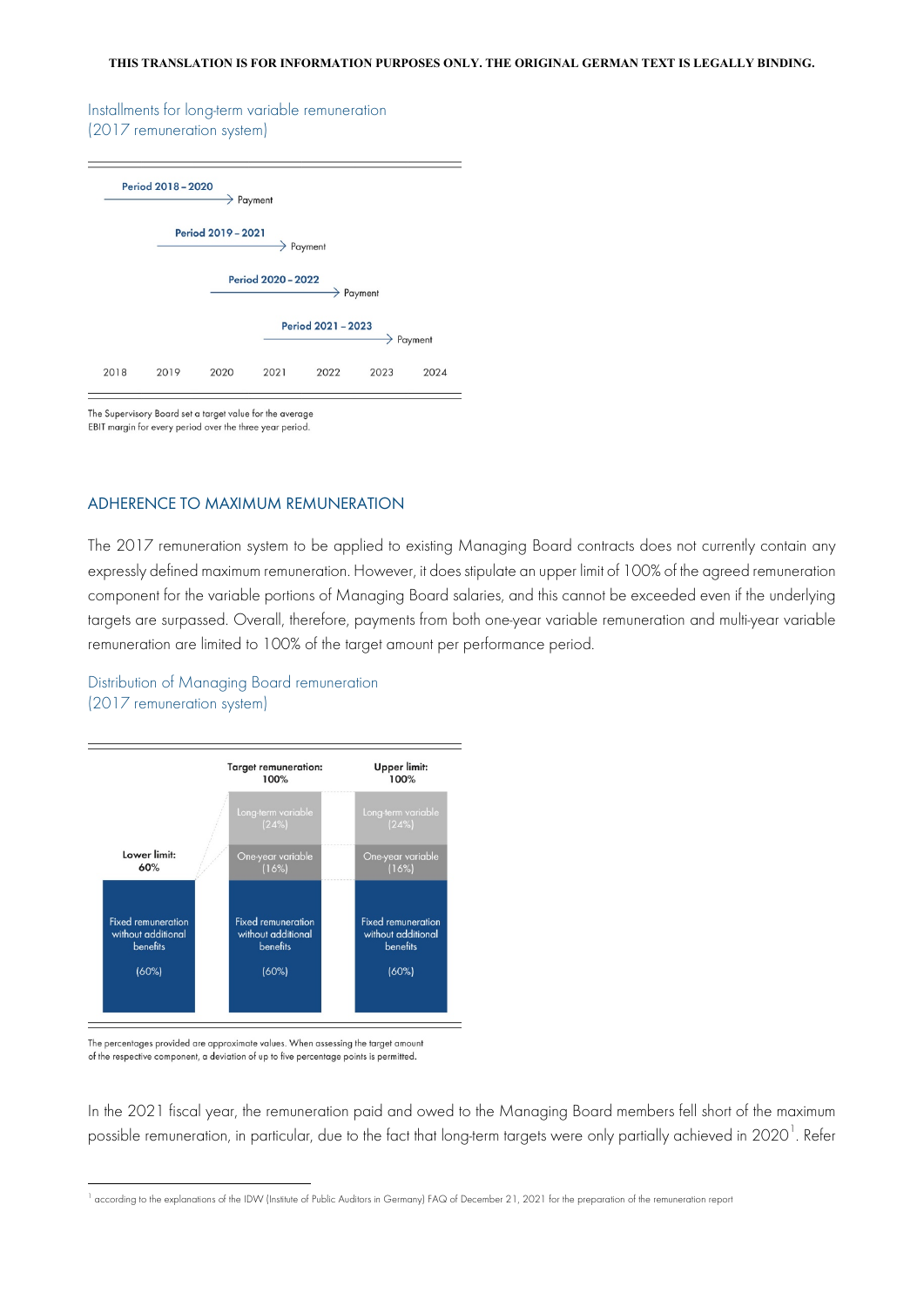to the remuneration tables on page 151 et seq. [of the SMA Group Annual Financial Report 2021] for further details of remuneration paid and owed.

#### ASSESSMENT OF APPROPRIATENESS

The Supervisory Board used the disclosed remuneration figures of companies listed on the SDAX for comparison purposes when assessing if the remuneration for Managing Board members was appropriate.

It also included Managing Board remuneration in relation to remuneration of the top-level executives and the workforce as a whole, taking into account changes over time, and thus laid out comparable peer groups from top-level executives (employees at the first and second levels below the Managing Board working in Germany) and the workforce (all employees working in Germany).

#### APPLICATION OF THE REMUNERATION SYSTEM DURING THE FISCAL YEAR

#### Fixed remuneration components

According to the 2017 remuneration system, a twelfth of the agreed fixed annual remuneration is paid out each calendar month.

All Managing Board members are also entitled to the following additional benefits:

- →A company car, including for personal use; or, alternatively, a gross monthly vehicle allowance of €1,150
- →Reimbursement of travel costs and any expenses incurred on company business in accordance with the SMA Solar Technology AG travel expenses policy
- →Continued payment of remuneration for up to nine months in the event of temporary sick leave
- → Payment of the hypothetical employer's contribution up to the contribution assessment ceiling of the statutory social insurance scheme (pension, health, nursing care), even in the case of voluntary insurance and without any proof being furnished
- →Appropriate accident insurance
- →Appropriate directors and officers liability insurance ("D&O insurance") in case one or more members of the Managing Board should be subject to a claim for financial loss from a third party or the company based on statutory liability provisions under private law on the grounds of a breach of duty committed in the course of business. There is a deductible for D&O insurance of 10% of the damages up to a maximum of one and a half times the fixed annual remuneration
- →Criminal defense insurance covering the members of the Managing Board for legal expenses incurred in criminal and administrative proceedings if these relate to action or failure to act associated with their activities on behalf of SMA Solar Technology AG.

Any taxes due on additional benefits must be borne by the Managing Board member. The members of the Managing Board do not receive any extra payment for a private pension beyond the employer's contribution paid when the contribution assessment ceiling for statutory pension insurance is reached.

#### Variable remuneration components

The performance criteria for one-year and multi-year variable remuneration are based on the strategic objectives of the company. The SMA group's EBIT margin and sales serve as material performance criteria for variable remuneration.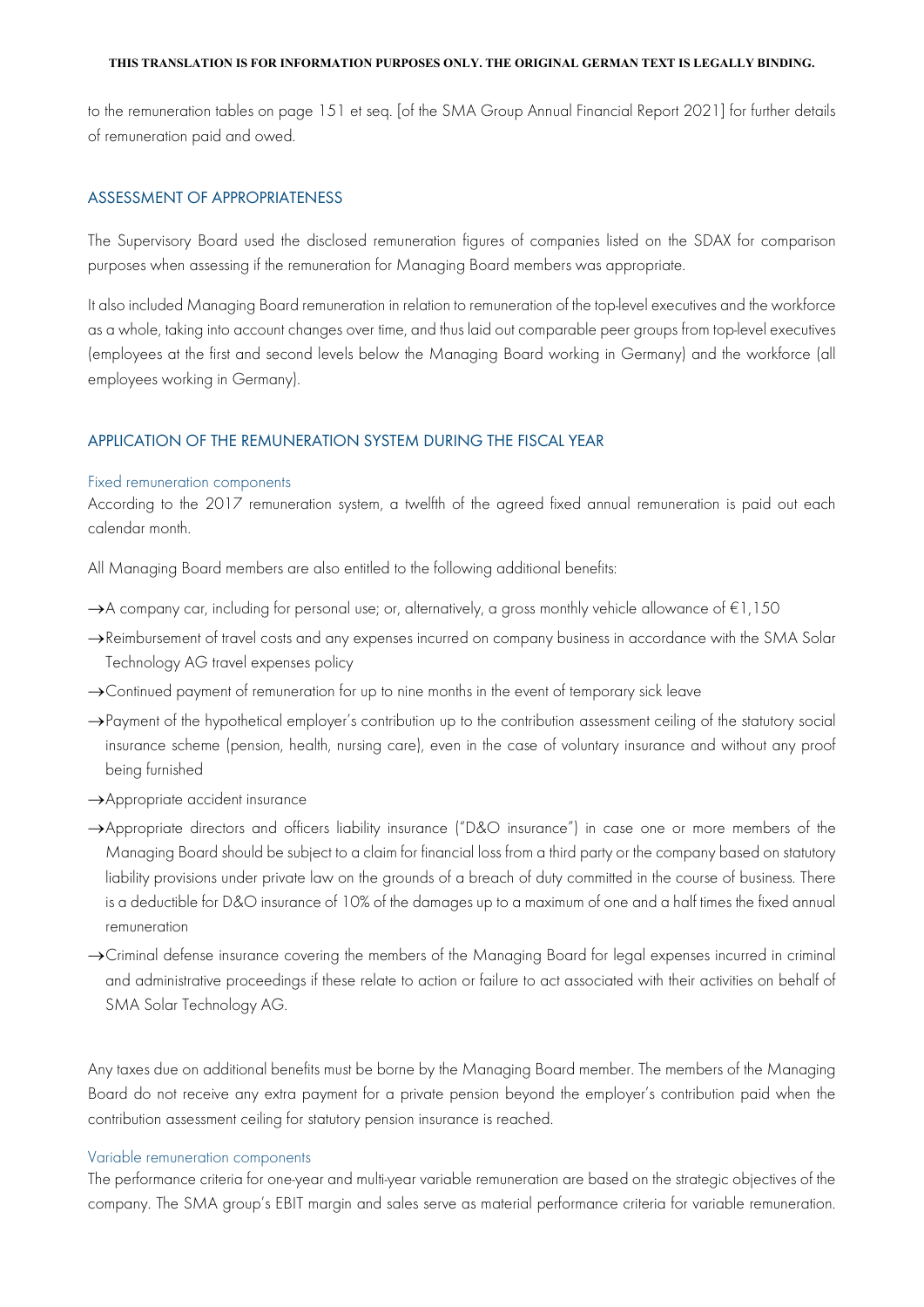They are used to measure success as regards increasing profitability and efficiency while making optimized use of capital. The agreement of personal performance criteria for Managing Board members takes place in addition to the aforementioned performance criteria. This gives the Supervisory Board the option to promote the sustainability of the SMA group in a more targeted way while taking the interests of shareholders and other stakeholders into account.

#### One-year variable remuneration

In 2020, on the basis of the 2017 remuneration system, the Supervisory Board stipulated minimum, target and maximum figures for the key financial and, in the case of personal targets, selected issues of "managing net working capital" and "reducing quality costs" for variable remuneration for the one-year variable remuneration paid and owed in the reporting year. In doing so, the Supervisory Board ensured that the target values for the performance criteria were ambitious and challenging. The Supervisory Board set the financial targets for the 2020 fiscal year on the basis of the group's medium-term financial planning, meaning without considering any impact of the coronavirus crisis on business at the company – any such impact being impossible to foresee at the time the targets were set. No adjustments were made to the target values.

The target values for one-year variable remuneration and its weighting and the degree of fulfillment achieved for both Managing Board members in 2020, set at the same level, are presented below:

| Criterion and weighting                | 0% target                                                                      | 100% target                                                                        | 150% target                                            | Actual figures in 2020                                                                                          | Degree of target<br>fulfillment |
|----------------------------------------|--------------------------------------------------------------------------------|------------------------------------------------------------------------------------|--------------------------------------------------------|-----------------------------------------------------------------------------------------------------------------|---------------------------------|
|                                        |                                                                                |                                                                                    |                                                        |                                                                                                                 |                                 |
| Sales (30%)                            | €869.6 million                                                                 | €1.087.0 million                                                                   | €1,195.7 million                                       | €1,026.6 million                                                                                                | 94.4%                           |
| EBIT margin (40%)                      | 0%                                                                             | 2.00%                                                                              | 3.00%                                                  | 2.72%                                                                                                           | 136%                            |
| Personal target 1: NWC ratio (15%)     | - 22% NWC - ratio at<br>end of year<br>- 24% NWC - ratio on<br>monthly average | $-20\%$ NWC $-$ ratio at<br>end of year<br>- 22% NWC - ratio on<br>monthly average | - 19% NWC - ratio at<br>end of vear<br>monthly average | $-20.5\%$ NWC $-$ ratio at<br>end of vear<br>$-21\%$ NWC – ratio on $-23.8\%$ NWC – ratio on<br>monthly average | 43%                             |
| Personal target 2: Quality costs (15%) | €117 million<br>total quality costs                                            | €110 million<br>total quality costs                                                | €106.5 million<br>total quality costs                  | €108.9 million                                                                                                  | 116%                            |

#### Target values and degree of fulfillment for one-year variable remuneration

#### Long-term variable remuneration

The average EBIT margin actually achieved as a parameter for measuring long-term remuneration is calculated on the basis of the margins actually achieved in the fiscal years covered by the respective period. The degree of target fulfillment thus cannot be calculated, nor can any long-term remuneration be paid, until the respective period has finished. Any advance payments are not possible.

During the reporting year, the Supervisory Board regularly assessed the degree of target fulfillment of the common target value set for both Managing Board members for long-term Managing Board remuneration relating to the period from 2018 to 2020, as follows:

#### Target value and degree of fulfillment for multi-year variable remuneration

| Criterion and weighting              | 0%             | 100%            | Cap             | Actual figure,<br>2018-2020 | Degree of target<br>fulfillment |
|--------------------------------------|----------------|-----------------|-----------------|-----------------------------|---------------------------------|
| Average EBIT margin 2018-2020 (100%) | 0% EBIT margin | 3 % EBIT marain | 3 % EBIT marain | 6.20%                       | 0%                              |

#### Share Ownership Guidelines

If the employment contract still has a term of at least two years to run when payment becomes due, then the Managing Board members are expected to invest the net amount payable, in part, in shares in SMA Solar Technology AG and to hold these shares until their Managing Board duties with the company have ended.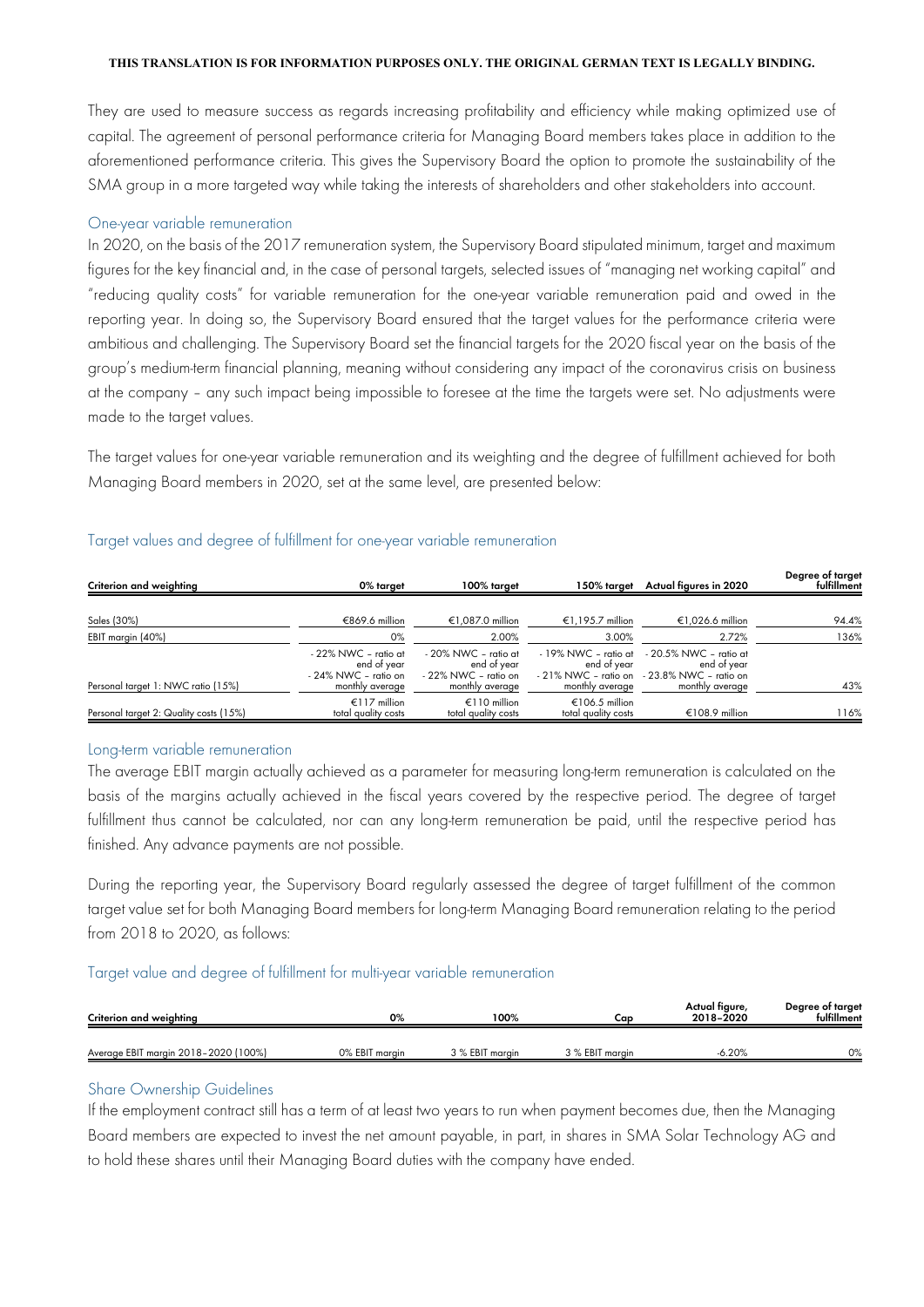According to a disclosure made by the members of the Managing Board, they held, either directly or indirectly, a total stake of 0.03% in all shares issued as of the end of the fiscal year. The Managing Board members neither acquired nor sold shares in the company during the fiscal year.

#### Retention/clawback

The 2017 remuneration system does not allow for any further retention or clawback rights beyond the options provided for in law for compensating for misconduct on the part of the Managing Board. The Supervisory Board has not made use of the option to claw back or retain variable remuneration components from Managing Board members either partially or in full in the 2021 remuneration system either.

#### Benefits in the event of termination of Managing Board duties

In the event of early termination of Managing Board duties without good cause, the compensation payable is limited to the total remuneration for the remaining term of the contract and up to a maximum of two years' emoluments (severance pay cap). If an employment contract with a member of the Managing Board ends after being terminated by the member within a period of six months from a change of control, this member is also entitled to severance pay amounting to his/her remuneration rights for the remaining term of the employment contract, however, no longer than a period of two years. SMA Solar Technology AG will not grant any benefits in the event of regular termination of Managing Board duties.

#### Benefits from third parties

Managing Board members receive no separate remuneration for carrying out work at subsidiaries relating to their Managing Board activities at SMA Solar Technology AG.

#### MANAGING BOARD REMUNERATION AMOUNTS IN THE FISCAL YEAR

#### Remuneration paid and owed

The following tables itemize the remuneration paid and owed to each member of the Managing Board in the 2021 fiscal year. The payments specified for the reporting year encompass the fixed remuneration components actually paid out in the reporting year plus the variable remuneration due and paid out in the fiscal year. According to Section 162 of AktG, remuneration paid and owed refers to the amounts that were due in the reporting period and have already been paid to the specific Managing Board member or are due and have yet to be paid.

The figures for each payment are divided into fixed and variable remuneration components. The fixed remuneration components include the non-performance-based basic salaries and additional benefits.

The variable performance-based remuneration components are divided into one-year and multi-year variable remuneration.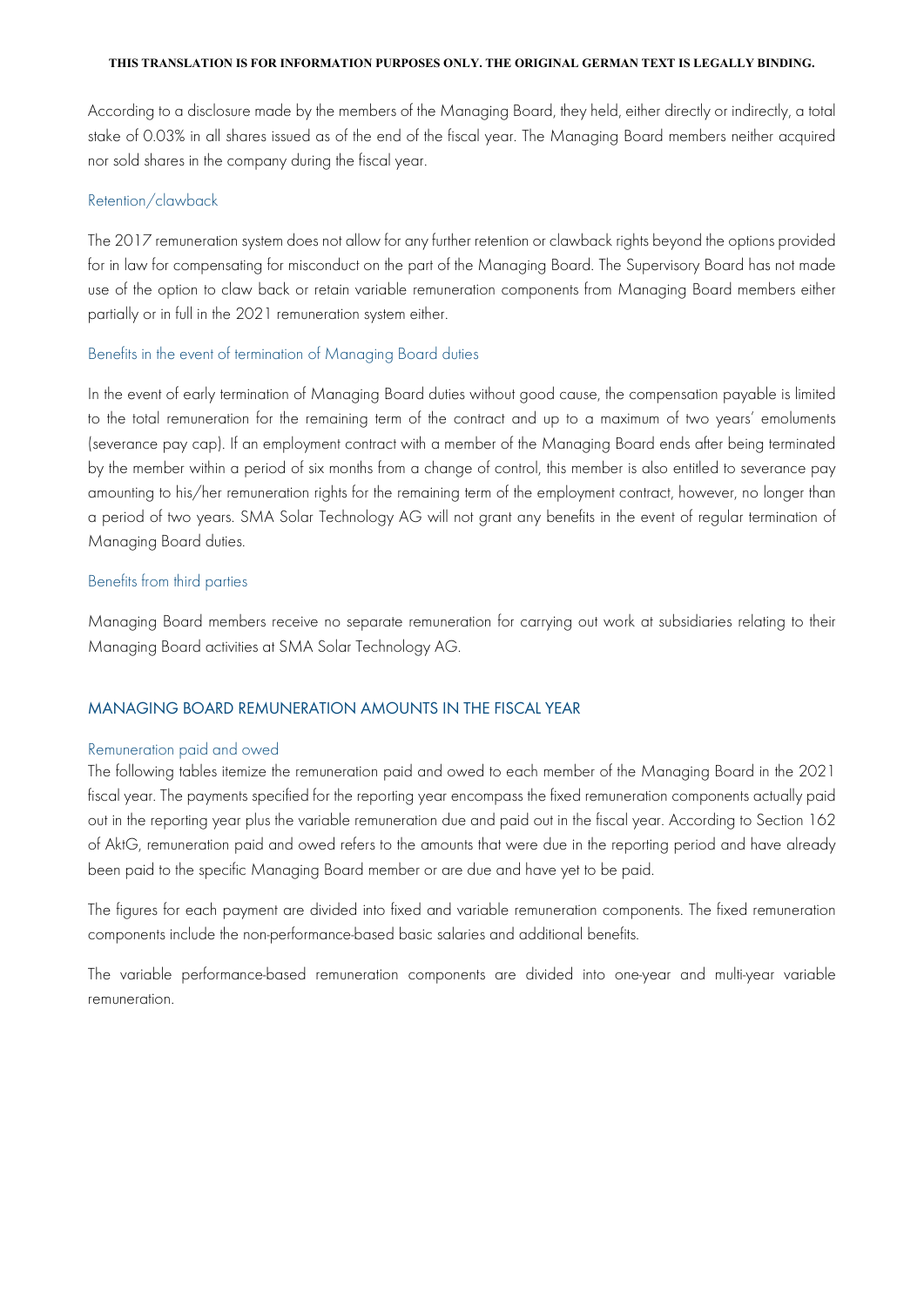#### Managing Board remuneration paid and owed

|                                                 |          | Ulrich Hadding Board Member for Finance,<br>HR and Legal Joined 2017/01/01 |          |      | Dr.-Ing. Jürgen Reinert Chief Executive<br>Officer, Board Member for Strategy, Sales<br>and Service, Operations and Technology<br>Joined 2014/04/01 |      |             |      |
|-------------------------------------------------|----------|----------------------------------------------------------------------------|----------|------|-----------------------------------------------------------------------------------------------------------------------------------------------------|------|-------------|------|
|                                                 | 2021     | 2021                                                                       | 2020     | 2020 | 2021                                                                                                                                                | 2021 | 2020        | 2020 |
|                                                 | in €'000 |                                                                            | in €'000 |      | in $\epsilon$ '000                                                                                                                                  |      | in €'000    |      |
| Fixed remuneration                              | 683      | 71%                                                                        | 683      | 72%  | 949                                                                                                                                                 | 72%  | 949         | 75%  |
| Additional benefits / Others                    | 29       | 3%                                                                         | 29       | 3%   | $2^{\circ}$                                                                                                                                         | 2%   | $2^{\circ}$ | 2%   |
| Total                                           | 712      | 74%                                                                        | 712      | 75%  | 970                                                                                                                                                 | 74%  | 970         | 76%  |
| One-year variable remuneration                  | 250      | 26%                                                                        | 232      | 25%  | 348                                                                                                                                                 | 26%  | 300         | 24%  |
| Multi-year variable remuneration                |          | 0%                                                                         |          |      |                                                                                                                                                     |      |             |      |
| Three-year variable remuneration<br>2017 - 2019 |          |                                                                            | 0        | 0%   |                                                                                                                                                     |      | $\Omega$    | 0%   |
| Three-year variable remuneration<br>2018 - 2020 | $\Omega$ | 0%                                                                         | $\Omega$ | 0%   | $\Omega$                                                                                                                                            | 0%   | $\Omega$    | 0%   |
| Total                                           | 250      | 26%                                                                        | 232      | 25%  | 348                                                                                                                                                 | 26%  | 300         | 24%  |
| Pension contribution                            |          | 0%                                                                         |          | 0%   |                                                                                                                                                     | 0%   |             | 0%   |
| Total                                           | 962      | 100%                                                                       | 944      | 100% | 1,318                                                                                                                                               | 100% | 1,270       | 100% |

1 In the 2020 fiscal year, Ulrich Hadding received a special bonus of €225,000 and Jürgen Reinert of €300,000 following a resolution adopted by the Presidial Committee and Supervisory Board. This special bonus is included in the one-year variable remuneration 2020 shown here. In addition, the Managing Board members declared to the Supervisory Board in 2019 that they would be waiving part of their salaries owing to the company's difficult situation.

This salary waiver was implemented by the non-payment of significant parts of the one-year variable remuneration in 2020.

2 The relative portions given here refer to the remuneration components "paid and owed" in the respective fiscal year in accordance with Section 162 (1), sentence 1 of AktG. They thus include all benefits actually allocated in the fiscal year in question, irrespective of the fiscal year for which they were allocated to the members of the Managing Board. Consequently, the relative portions given here are not comparable with the relative portions in the description of the remuneration system according to Section 87a (1), no. 3 of AktG submitted to the Annual General Meeting with this remuneration report. The portions specified in the remuneration system refer to the applicable target values.

#### Comparison of remuneration and earnings performance

The comparison of the changes in Managing Board remuneration, the company's earnings and the average remuneration of the workforce presented in the table below in accordance with Section 162 (1), sentence 2, no. 2 of AktG shows a consistent one-year correlation, as the comparison with average workforce remuneration over the past five years required by law in accordance with Section 26j (2), sentence 2 of the introductory legislation to the Stock Corporation Act does not need to be extended to the years prior to introduction of Section 162 (1), sentence 2, no. 2 of AktG.

The comparison with the progression in average employee remuneration is based on the average remuneration of the workforce of SMA AG. Because remuneration varies, particularly at the subsidiary companies outside Germany, the comparison with the progression in average remuneration is based only on the workforce of SMA AG. This reference group was also used in the appropriateness assessment on the remuneration of the members of the Managing Board. This took into account the remuneration of all employees, including executive staff as defined in Section 5 (3) of the German Works Constitution Act (BetrVG). Any remuneration additionally received by employees as members of the Supervisory Board of SMA AG was disregarded. For ease of comparison, the remuneration of part-time staff was adjusted to full-time equivalent level.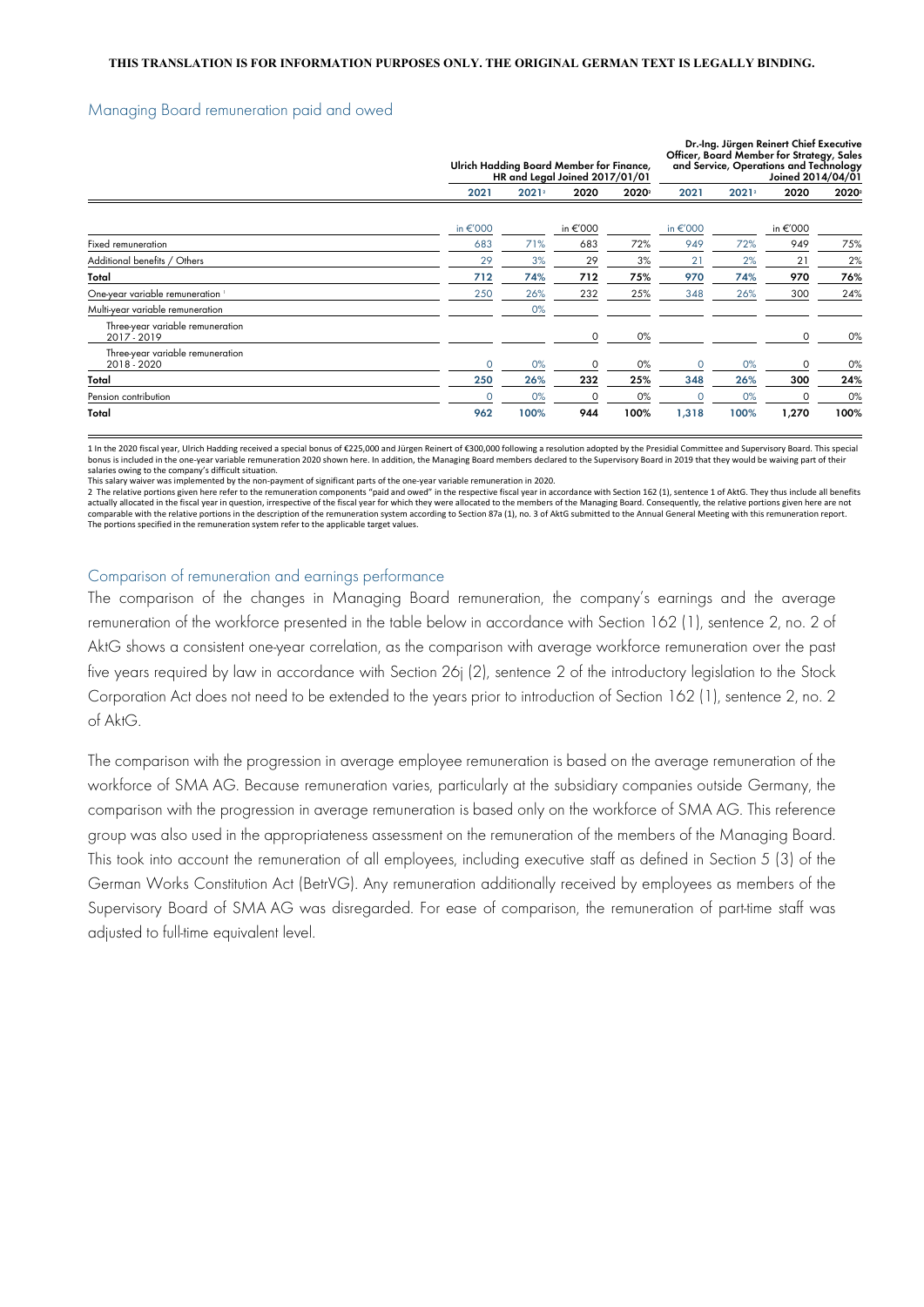Comparison of annual changes in Managing Board remuneration in accordance with Section 162 (1) no. 2 of AktG

| Annual change                                                      | 2021 vs. 2020 |  |  |
|--------------------------------------------------------------------|---------------|--|--|
|                                                                    |               |  |  |
| Managing Board remuneration and emoluments'                        |               |  |  |
| Dr. Jürgen Reinert                                                 | 4%            |  |  |
| Ulrich Hadding                                                     | 2%            |  |  |
| <b>Earnings performance</b>                                        |               |  |  |
| SMA Solar Technology AG <sup>2</sup>                               | $-85.7%$      |  |  |
| SMA group <sup>3</sup>                                             | $-87.8%$      |  |  |
| Average remuneration of employees on full-time<br>equivalent basis |               |  |  |
| Employees of the company                                           | 8%            |  |  |

<sup>1</sup> Remuneration paid and owed in accordance with Section 162 (1), sentence 1 of AktG. Fixed remuneration including additional benefits and one-year and multi-year variable remuneration.<br><sup>2</sup> Annual earnings as referred to in Section 275 (2), no. 17 of HGB. <sup>3</sup> FRITDA of the SMA group

## Remuneration of the members of the Supervisory Board

The remuneration system for the Supervisory Board detailed in the Articles of Incorporation of SMA Solar Technology AG was submitted unchanged to the Annual General Meeting for approval in the reporting year and approved by a majority of 99.99%.

#### STRUCTURE OF SUPERVISORY BOARD REMUNERATION

In accordance with the remuneration policy adopted at the Annual General Meeting on May 23, 2013, and approved at the Annual General Meeting on June 1, 2021, the members of the Supervisory Board have received exclusively fixed remuneration since the 2013 fiscal year. The ordinary members of the Supervisory Board receive remuneration of €25,000 for each fiscal year in accordance with Section 11 (1) of the Articles of Incorporation. The chairperson receives €50,000 and the deputy chairperson receives €37,500.

The chairperson of the Audit Committee receives an additional €15,000, while other members of the Audit Committee receive an additional €7,500 each. The chairperson of the Presidial Committee receives an additional €10,000, while other members of the Presidial Committee receive an additional €5,000 each. The members of other committees do not receive any additional remuneration.

Any members of the Supervisory Board who leave the Supervisory Board or positions on any of its committees that receive additional remuneration during a fiscal year are remunerated on a pro rata basis.

The members of the Supervisory Board also receive an attendance fee of €750 per meeting, up to a maximum of two meeting fees on one day. Furthermore, SMA has taken out professional indemnity insurance in case one or more members of the Supervisory Board should be subject to a claim for financial loss from a third party or the company based on statutory liability provisions under private law on the grounds of a breach of duty committed in the course of business.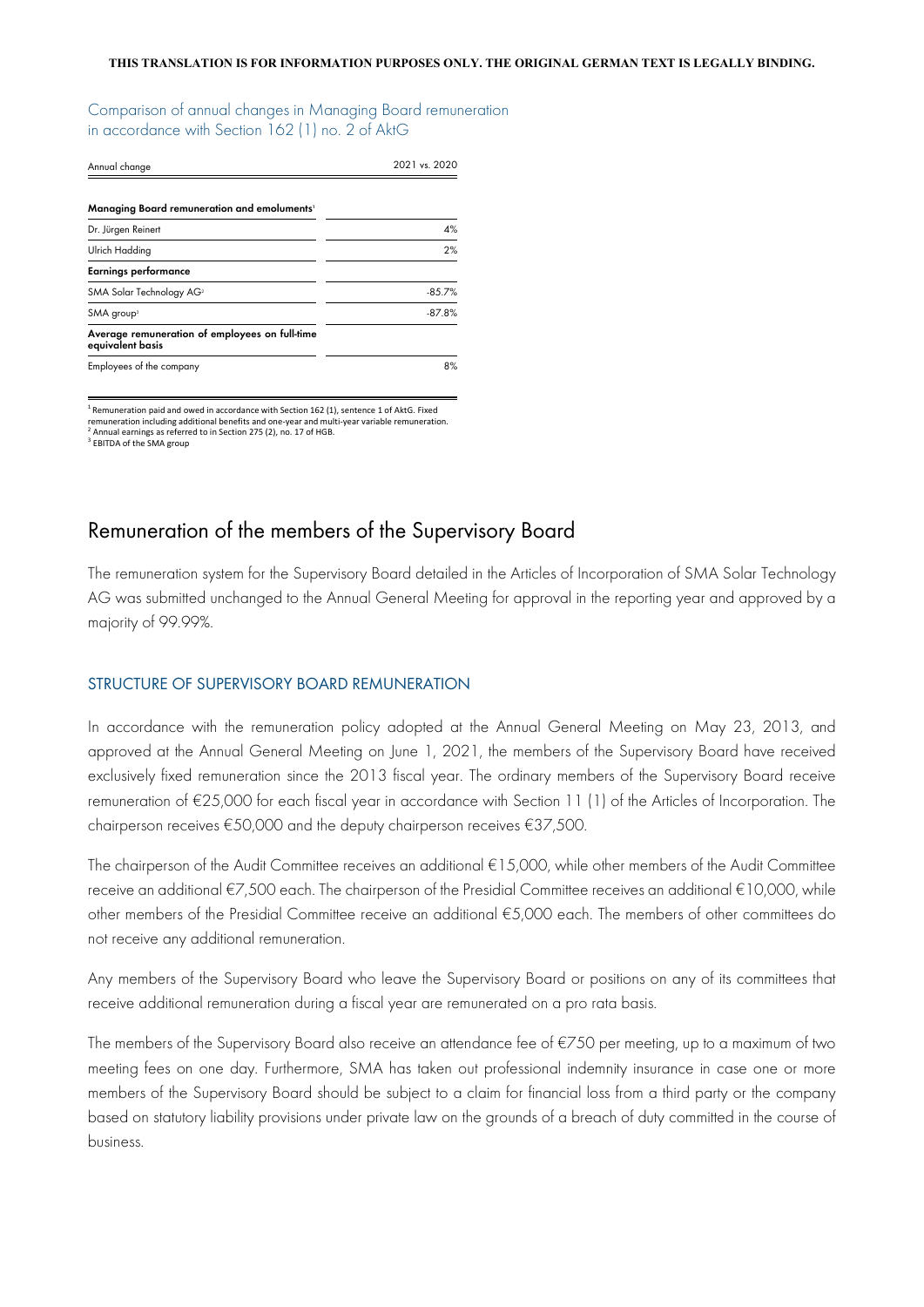#### SUPERVISORY BOARD REMUNERATION AND EMOLUMENT AMOUNTS

In accordance with Section 162 (1), sentence 1, sentence 2, no. 1 of AktG, all fixed and variable remuneration components that were "paid and owed" to the individual members of the Supervisory Board in the 2021 fiscal year have to be disclosed. The figures presented in the table below refer to the remuneration components "paid and owed" in the respective fiscal year in accordance with Section 162 (1), sentence 1 of AktG. They thus include all benefits actually allocated or owed in the fiscal year in question, irrespective of the fiscal year for which they were allocated to the members of the Supervisory Board. The amounts for the 2020 fiscal year that were not paid out until the 2021 fiscal year in accordance with the Articles of Incorporation are considered on a value basis.

#### Fixed remunerat in €'000 Fixed remuneration for committee duties in €'000 Meeting fees in €'000 Total Roland Bent 25.0 87% 0% 3.8 13% 28.8 Martin Breul<sup>2</sup> 14.4 86% 0% 2.3 14% 16.6 Oliver Dietzel 25.0 59% 7.5 18% 9.8 23% 42.3 Peter Drews<sup>3</sup> Dr. Erik Ehrentraut Kim Fausing<sup>4</sup> Johannes Häde 25.0 59% 7.5 18% 9.8 23% 42.3 Heike Haigis<sup>5</sup> 10.7 83% 0% 2.3 17% 12.9 Alexa Hergenröther 25.0 50% 15.0 30% 9.8 20% 49.8 Uwe Kleinkauf 28.8 80% 5.8 16% 1.5 4% 4% 36.0 Ilonka Nußbaumer4 Yvonne Siebert 25.0 67% 5.0 13% 7.5 20% 37.5 Romy Siegert2 14.4 86% 0% 2.3 14% 16.6 Jan-Henrik Supady 14.4 60% 4.3 18% 5.3 22% 23.9 Dr. Matthias Victor 25.0 67% 5.0 13% 7.5 20% 37.5 Hans-Dieter Werner 10.7 83% 0% 2.3 17% 12.9 **Total 243.3 50.1 63.8 357.1**

#### Remuneration paid and owed to the Supervisory Board in the 2021 fiscal year<sup>1</sup>

 $1$  Due to rounding differences, the total amount shown in this table does not correspond exactly to the sum of individual amounts shown in the table.

<sup>2</sup> All remuneration components from June 4, 2020, onward (pro rata)<br><sup>3</sup> No remuneration paid or owed in the 2021 fiscal year; left Supervisory Board on June 4, 2020

<sup>4</sup> Kim Fausing and Ilonka Nußbaumer waived remuneration for the Supervisory Board roles.

<sup>5</sup> All remuneration components up to June 4, 2020 (pro rata)

#### Comparison of remuneration and earnings performance

The comparison with the progression in average employee remuneration is based on the average remuneration of the workforce of SMA AG, because remuneration varies, particularly at the subsidiary companies outside Germany. This reference group was also used in the appropriateness assessment on the remuneration of the members of the Managing Board. This took into account the remuneration of all employees, including executive staff as defined in Section 5 (3) of the German Works Constitution Act (BetrVG). Any remuneration additionally received by employees as members of the Supervisory Board of SMA AG was disregarded. For ease of comparison, the remuneration of parttime staff was adjusted to full-time equivalent level.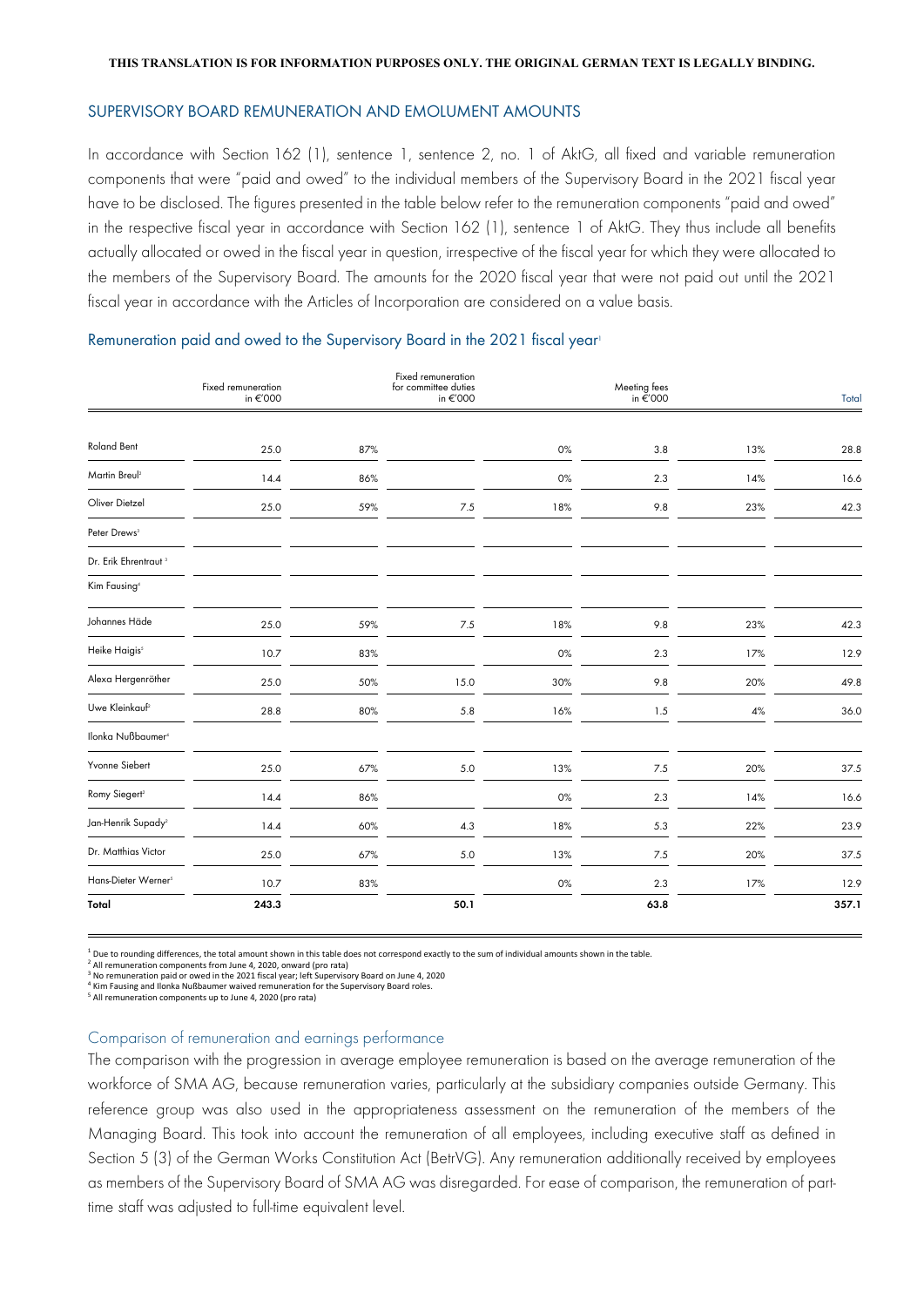Comparison of annual changes in Supervisory Board remuneration in accordance with Section 162 (1), no. 2 of AktG

| Annual change                                                      | 2021 vs. 2020 |
|--------------------------------------------------------------------|---------------|
| <b>Supervisory Board</b><br>remuneration and emoluments'           |               |
| <b>Roland Bent</b>                                                 | 3%            |
| Martin Breul <sup>2</sup>                                          |               |
| Oliver Dietzel                                                     | 0%            |
| Peter Drews <sup>3</sup>                                           |               |
| Dr. Erik Ehrentraut <sup>3</sup>                                   |               |
| Kim Fausing <sup>4</sup>                                           | 0%            |
| Johannes Häde                                                      | 0%            |
| Heike Haigis                                                       | $-56%$        |
| Alexa Hergenröther                                                 | 2%            |
| Uwe Kleinkauf <sup>2</sup>                                         |               |
| llonka Nußbaumer <sup>4</sup>                                      | 0%            |
| Yvonne Siebert                                                     | 2%            |
| Romy Siegert <sup>2</sup>                                          |               |
| Jan-Henrik Supady <sup>2</sup>                                     |               |
| Dr. Matthias Victor                                                | 2%            |
| Hans-Dieter Werner                                                 | $-56%$        |
| Earnings performance                                               |               |
| SMA Solar Technology AG <sup>5</sup>                               | $-85.7%$      |
| SMA group <sup>6</sup>                                             | $-87.8%$      |
| Average remuneration of employees<br>on full-time equivalent basis |               |
| Employees of the company                                           | 8%            |

<sup>1</sup> Changes depend in particular on the date on which a member joined the Supervisory Board, a<br>member's subsequent departure and the number of meetings attended.<br><sup>2</sup> No remuneration in 2020<br><sup>3</sup> No remuneration in 2020<br><sup>4</sup>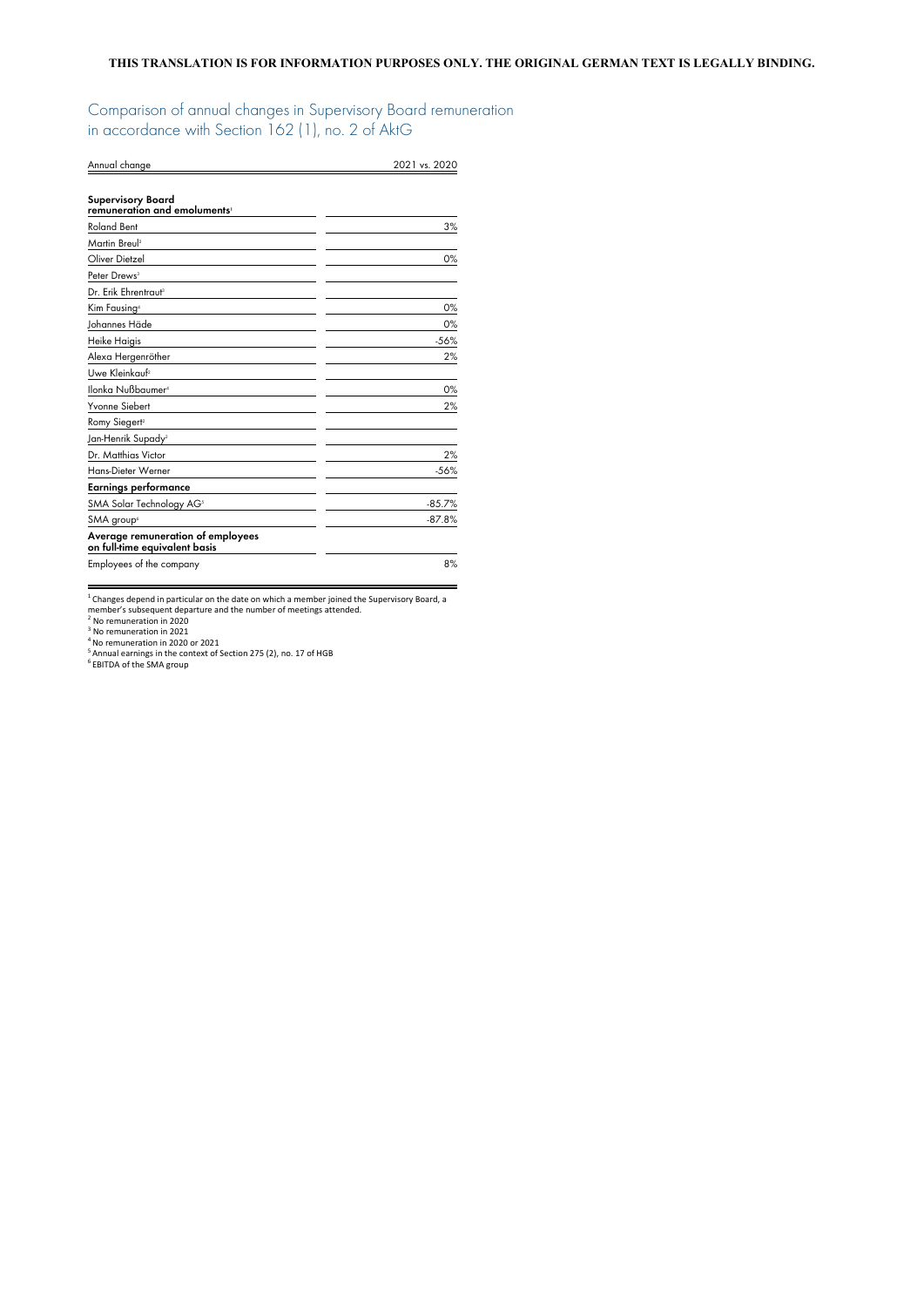# *REPORT OF THE INDEPENDENT AUDITOR ON THE AUDIT OF THE REMUNERATION REPORT IN ACCORDANCE WITH SEC. 162 (3) GERMAN STOCK CORPORATION ACT (AKTG)*

*To SMA Solar Technology AG, Niestetal*

## Audit opinion

*We have formally audited the remuneration report of SMA Solar Technology AG, Niestetal, for the financial year from 1 January 2021 until 31 December 2021 whether the disclosures pursuant to Sec. 162 (1) and (2) AktG were made in the remuneration report. In line with Sec. 162 (3) AktG, we have not audited the content of the remuneration report.* 

*In our opinion, the remuneration report contains all the information required by Sec. 162 (1) and (2) AktG in all material respects. Our audit opinion does not cover the content of the remuneration report.*

## Basis for the Audit Opinion

We conducted our audit of the remuneration report in accordance with Sec. 162 (3) AktG and in compliance with *IDW Auditing Standard: The Audit of the Remuneration Report in Accordance with Sec. 162 (3) AktG (IDW PS 870 (08.2021)). Our responsibility under that provision and standard is further described in the section "Responsibilities of the Auditor" of our report. Our audit firm applies Quality Assurance Standard: Requirements for Quality Assurance in Audit Practices (IDW QS 1) promulgated by the Institut der Wirtschaftsprüfer (IDW). We have fulfilled the professional*  responsibilities in accordance with the German Public Auditor Act (WPO) and the Professional Code of Conduct for *German Public Auditors and Sworn Auditors (BS WP/ vBP) including the requirements for independence.* 

## Responsibilities of the Management Board and the Supervisory Board

*The management board and the supervisory board are responsible for the preparation of the remuneration report,*  including the related disclosures, which complies with the requirements of Sec. 162 AktG. They are further responsible for such internal control as they determine is necessary to enable the preparation of the remuneration report, including *the related disclosures, that is free from material misstatement, whether due to fraud or error.* 

## Responsibilities of the Auditor

*Our objective is to obtain reasonable assurance about whether the information required by Sec. 162 (1) and (2) AktG has been disclosed in all material respects in the remuneration report and to express an opinion thereon in an auditor's report.* 

*We planned and performed our audit to obtain evidence about the formal completeness of the remuneration report by comparing the disclosures made in the remuneration report with the disclosures required by Sec. 162 (1) and (2)*  AktG. In accordance with Sec. 162 (3) AktG, we did not audit the accuracy of the disclosures, the completeness of *the individual disclosures or the fair presentation of the remuneration report.*

*Hanover, March 29, 2022*